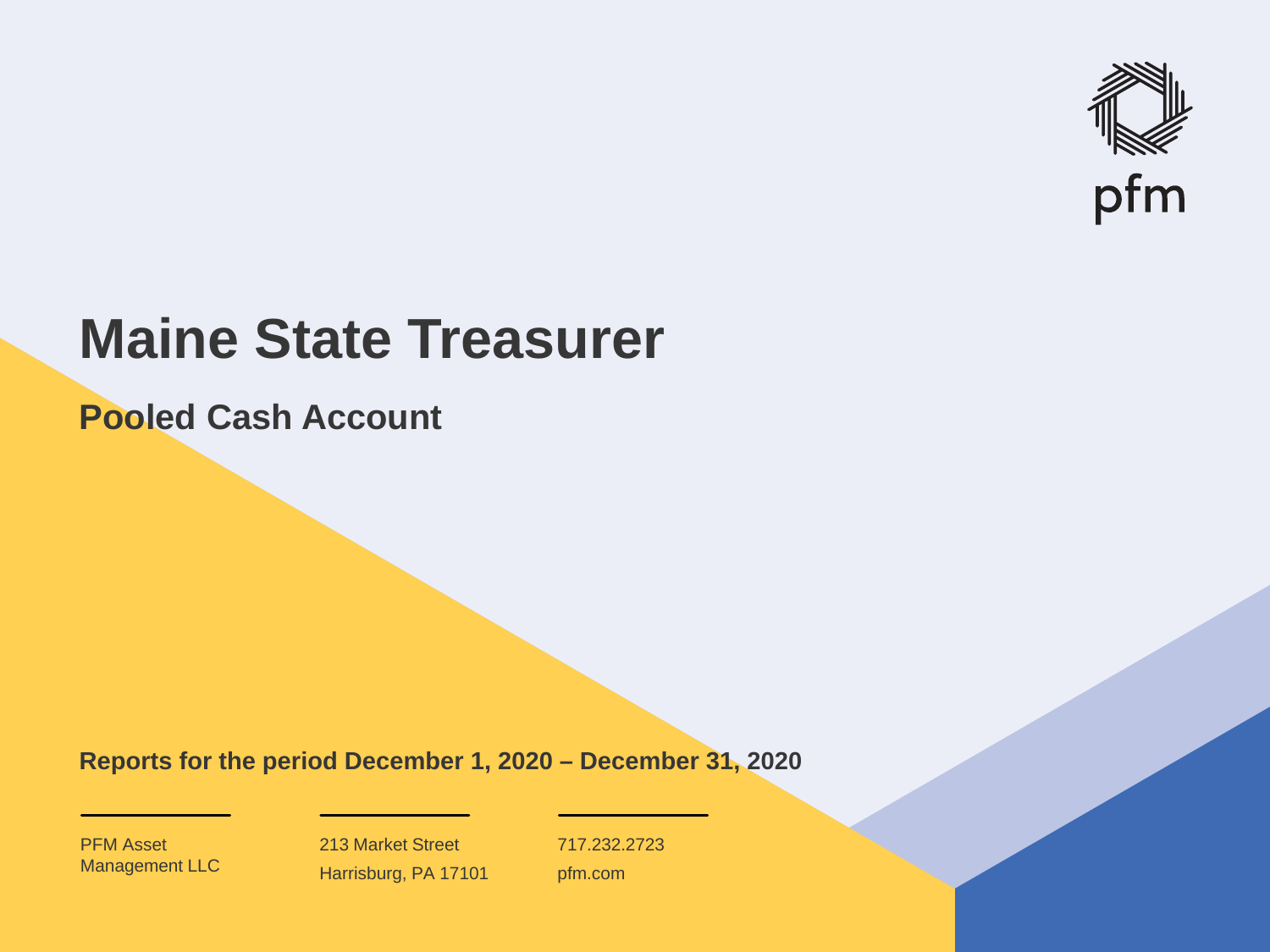## **Maine State Treasurer Activity and Performance Summary For the Month Ending December 31, 2020**

| <b>Amortized Cost Basis Activity Summary</b> |
|----------------------------------------------|
|----------------------------------------------|

| <b>Beginning Amortized Cost Value</b>   |                | 2,813,018,772.83   | <b>Interest Earned</b>                       |
|-----------------------------------------|----------------|--------------------|----------------------------------------------|
| Additions                               |                |                    |                                              |
| Contributions                           | 0.00           |                    | <b>Current Holdings</b>                      |
| <b>Interest Received</b>                | 976,213.07     |                    | Cash and Equivalents<br>43,637.86            |
| <b>Accrued Interest Sold</b>            | 0.00           |                    | 0.00<br>Repurchase Agreement                 |
| Gain on Sales                           | 0.00           |                    | <b>Certificates of Deposit</b><br>355,208.33 |
| <b>Total Additions</b>                  |                | 976,213.07         | 0.00<br><b>Commercial Paper</b>              |
| Deductions                              |                |                    | U.S. Treasuries<br>824,117.18                |
| Withdrawals                             | 291,219,272.10 |                    | Federal Agency<br>513,978.96                 |
| <b>Accrued Interest Purchased</b>       | 110,440.97     |                    | Corporate<br>51,674.38                       |
| Loss on Sales                           | 0.00           |                    |                                              |
|                                         |                |                    | <b>Sales and Maturities</b>                  |
| <b>Total Deductions</b>                 |                | (291, 329, 713.07) | 0.00<br>Repurchase Agreement                 |
| Accretion (Amortization) for the Period |                | (137, 870.26)      | <b>Commercial Paper</b><br>0.00              |
| <b>Ending Amortized Cost Value</b>      |                | 2,522,527,402.57   | <b>Certificates of Deposit</b><br>0.00       |
| Ending Fair Value                       |                | 2,538,890,259.28   | 0.00<br>U.S. Treasuries                      |
| Unrealized Gain (Loss)                  |                | 16,362,856.71      | 0.00<br>Federal Agency                       |
|                                         |                |                    | $\sim$ $\sim$                                |

|                                         | <b>Amortized Cost Basis Activity Summary</b> |                    |                                |                        | <b>Detail of Amortized Cost Basis Return</b> |                            |                     |
|-----------------------------------------|----------------------------------------------|--------------------|--------------------------------|------------------------|----------------------------------------------|----------------------------|---------------------|
| <b>Beginning Amortized Cost Value</b>   |                                              | 2,813,018,772.83   |                                | <b>Interest Earned</b> | <b>Accretion</b><br>(Amortization)           | <b>Realized Gain(Loss)</b> | <b>Total Income</b> |
| Additions                               |                                              |                    |                                |                        |                                              |                            |                     |
| Contributions                           | 0.00                                         |                    | <b>Current Holdings</b>        |                        |                                              |                            |                     |
| <b>Interest Received</b>                | 976,213.07                                   |                    | Cash and Equivalents           | 43,637.86              | 0.00                                         | 0.00                       | 43,637.86           |
| <b>Accrued Interest Sold</b>            | 0.00                                         |                    | Repurchase Agreement           | 0.00                   | 0.00                                         | 0.00                       | 0.00                |
| Gain on Sales                           | 0.00                                         |                    | <b>Certificates of Deposit</b> | 355,208.33             | 0.00                                         | 0.00                       | 355,208.33          |
| <b>Total Additions</b>                  |                                              | 976,213.07         | <b>Commercial Paper</b>        | 0.00                   | 0.00                                         | 0.00                       | 0.00                |
| Deductions                              |                                              |                    | U.S. Treasuries                | 824,117.18             | (127, 526.29)                                | 0.00                       | 696,590.89          |
| Withdrawals                             | 291,219,272.10                               |                    | <b>Federal Agency</b>          | 513,978.96             | (21,099.53)                                  | 0.00                       | 492,879.43          |
| <b>Accrued Interest Purchased</b>       | 110,440.97                                   |                    | Corporate                      | 51,674.38              | (911.10)                                     | 0.00                       | 50,763.28           |
| Loss on Sales                           | 0.00                                         |                    |                                |                        |                                              |                            |                     |
|                                         |                                              |                    | <b>Sales and Maturities</b>    |                        |                                              |                            |                     |
| <b>Total Deductions</b>                 |                                              | (291, 329, 713.07) | Repurchase Agreement           | 0.00                   | 0.00                                         | 0.00                       | 0.00                |
| Accretion (Amortization) for the Period |                                              | (137, 870.26)      | <b>Commercial Paper</b>        | 0.00                   | 0.00                                         | 0.00                       | 0.00                |
| <b>Ending Amortized Cost Value</b>      |                                              | 2,522,527,402.57   | <b>Certificates of Deposit</b> | 0.00                   | 0.00                                         | 0.00                       | 0.00                |
| Ending Fair Value                       |                                              | 2,538,890,259.28   | U.S. Treasuries                | 0.00                   | 11,666.66                                    | 0.00                       | 11,666.66           |
| Unrealized Gain (Loss)                  |                                              | 16,362,856.71      | <b>Federal Agency</b>          | 0.00                   | 0.00                                         | 0.00                       | 0.00                |
|                                         |                                              |                    | Corporate                      | 0.00                   | 0.00                                         | 0.00                       | 0.00                |
|                                         |                                              |                    | <b>Total</b>                   | 1,788,616.71           | (137, 870.26)                                | 0.00                       | 1,650,746.45        |

# **Annualized Comparative Rates of Return Summary of Amortized Cost Basis Return for the Period**

|                | <b>Twelve</b>         | <b>Six</b>            |               |
|----------------|-----------------------|-----------------------|---------------|
|                | <b>Month Trailing</b> | <b>Month Trailing</b> | For the Month |
| Fed Funds      | 0.55%                 | 0.25%                 | 0.25%         |
| Overnight Repo | 0.43%                 | 0.12%                 | 0.10%         |
| 3 Month T-Bill | 0.36%                 | 0.10%                 | 0.08%         |
| 6 Month T-Bill | 0.37%                 | 0.11%                 | 0.09%         |
| 1 Year T-Note  | 0.42%                 | 0.14%                 | 0.12%         |
| 2 Year T-Note  | 0.40%                 | 0.14%                 | 0.13%         |
| 5 Year T-Note  | 0.54%                 | 0.32%                 | 0.38%         |
|                |                       |                       |               |
|                |                       |                       |               |

|                | <b>Twelve</b>         | <b>Six</b>            |               |                                             | <b>Total Portfolio</b> | <b>Excluding Cash</b><br><b>Equivalents</b> |
|----------------|-----------------------|-----------------------|---------------|---------------------------------------------|------------------------|---------------------------------------------|
|                | <b>Month Trailing</b> | <b>Month Trailing</b> | For the Month | <b>Interest Earned</b>                      | 1,788,616.71           | 1,744,978.85                                |
| Fed Funds      | 0.55%                 | 0.25%                 | 0.25%         | Accretion (Amortization)                    | (137, 870.26)          | (137, 870.26)                               |
| Overnight Repo | 0.43%                 | 0.12%                 | 0.10%         | Realized Gain (Loss) on Sales               | 0.00                   | 0.00                                        |
| 3 Month T-Bill | 0.36%                 | 0.10%                 | 0.08%         | Total Income on Portfolio                   | 1.650.746.45           | 1,607,108.59                                |
| 6 Month T-Bill | 0.37%                 | 0.11%                 | 0.09%         | Average Daily Historical Cost               | 2,711,075,737.76       | 1,619,978,963.57                            |
| 1 Year T-Note  | 0.42%                 | 0.14%                 | 0.12%         | <b>Annualized Return</b>                    | 0.72%                  | 1.17%                                       |
| 2 Year T-Note  | 0.40%                 | 0.14%                 | 0.13%         | Annualized Return Fiscal Year to Date       | 0.72%                  | 1.36%                                       |
| 5 Year T-Note  | 0.54%                 | 0.32%                 | 0.38%         | <b>Investment Advisory Fees</b>             | 14,583.34              | n/a                                         |
|                |                       |                       |               | Annualized Return (net of fees)             | 0.71%                  | n/a                                         |
|                |                       |                       |               | Weighted Average Effective Duration in Days | 264                    | 432                                         |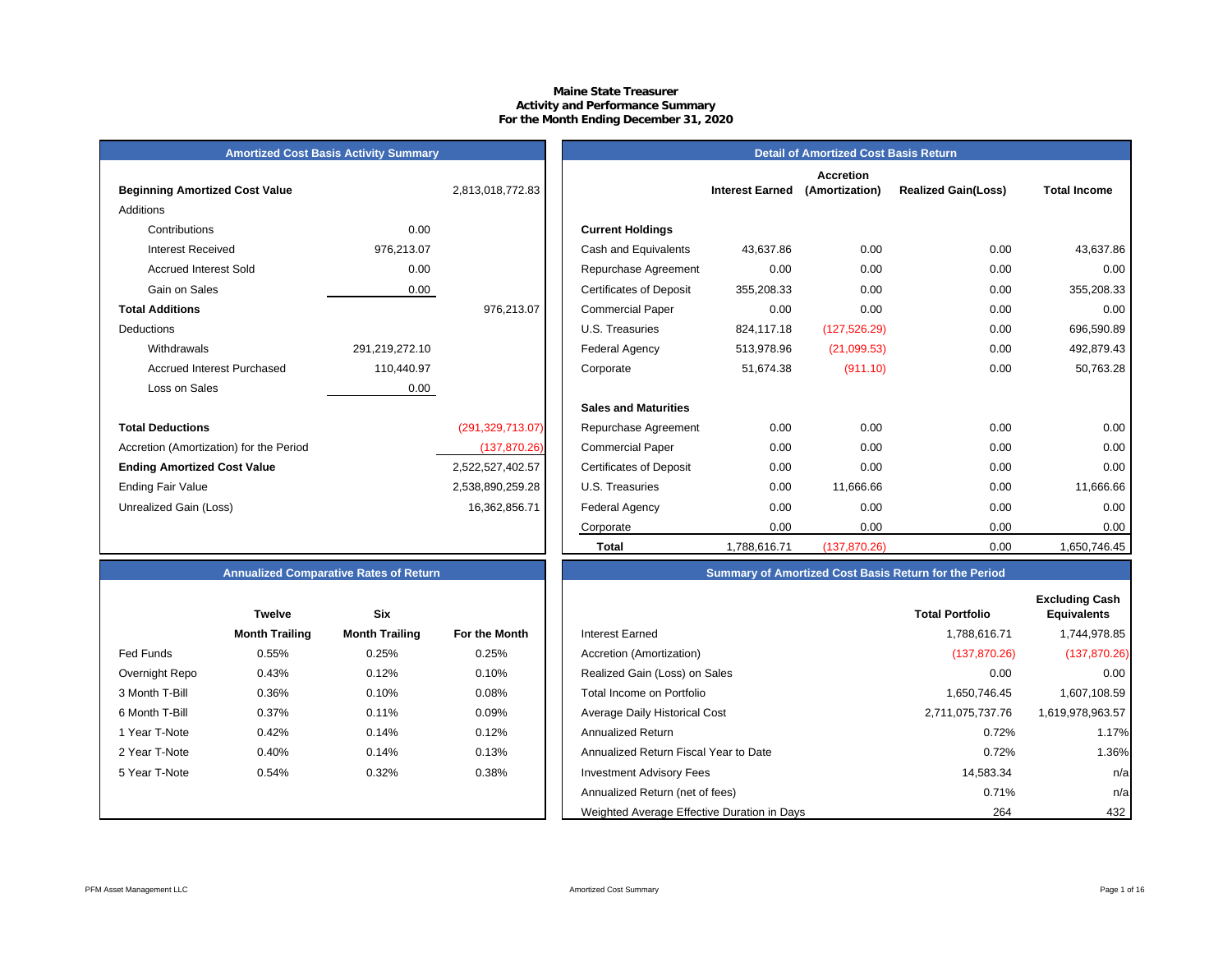#### **Maine State Treasurer Activity and Performance Summary For the Month Ending December 31, 2020**

# **Fair Value Basis Activity Summary**

## **Detail of Fair Value Basis Return**

| <b>Beginning Fair Value</b>         |                | 2,829,824,884.33   |                                |
|-------------------------------------|----------------|--------------------|--------------------------------|
| Additions                           |                |                    |                                |
| Contributions                       | 0.00           |                    | <b>Current Holdings</b>        |
| Interest Received                   | 976,213.07     |                    | Cash and Equivalents           |
| Accrued Interest Sold               | 0.00           |                    | Repurchase Agreeme             |
| <b>Total Additions</b>              |                | 976,213.07         | <b>Certificates of Deposit</b> |
|                                     |                |                    | <b>Commercial Paper</b>        |
| Deductions                          |                |                    | U.S. Treasuries                |
| Withdrawals                         | 291,219,272.10 |                    | <b>Federal Agency</b>          |
| Accrued Interest Purchased          | 110,440.97     |                    | Corporate                      |
| <b>Total Deductions</b>             |                | (291, 329, 713.07) | <b>Sales and Maturities</b>    |
|                                     |                |                    | Repurchase Agreeme             |
| Change in Fair Value for the Period |                | (581, 125.05)      | <b>Commercial Paper</b>        |
| <b>Ending Fair Value</b>            |                | 2,538,890,259.28   | <b>Certificates of Deposit</b> |

| <b>Beginning Fair Value</b>         |                | 2,829,824,884.33   |                                | <b>Interest Earned</b> | <b>Change in Fair Value</b> | <b>Total Income</b> |  |
|-------------------------------------|----------------|--------------------|--------------------------------|------------------------|-----------------------------|---------------------|--|
| Additions                           |                |                    |                                |                        |                             |                     |  |
| Contributions                       | 0.00           |                    | <b>Current Holdings</b>        |                        |                             |                     |  |
| <b>Interest Received</b>            | 976,213.07     |                    | Cash and Equivalents           | 43,637.86              | 0.00                        | 43,637.86           |  |
| <b>Accrued Interest Sold</b>        | 0.00           |                    | Repurchase Agreement           | 0.00                   | 0.00                        | 0.00                |  |
| <b>Total Additions</b>              |                | 976,213.07         | <b>Certificates of Deposit</b> | 355,208.33             | 0.00                        | 355,208.33          |  |
|                                     |                |                    | <b>Commercial Paper</b>        | 0.00                   | 0.00                        | 0.00                |  |
| Deductions                          |                |                    | U.S. Treasuries                | 824,117.18             | (675, 454.40)               | 148,662.78          |  |
| Withdrawals                         | 291,219,272.10 |                    | <b>Federal Agency</b>          | 513,978.96             | 153,799.01                  | 667,777.97          |  |
| <b>Accrued Interest Purchased</b>   | 110,440.97     |                    | Corporate                      | 51,674.38              | (66, 139.66)                | (14, 465.28)        |  |
| <b>Total Deductions</b>             |                | (291, 329, 713.07) | <b>Sales and Maturities</b>    |                        |                             |                     |  |
|                                     |                |                    | Repurchase Agreements          | 0.00                   | 0.00                        | 0.00                |  |
| Change in Fair Value for the Period |                | (581, 125.05)      | <b>Commercial Paper</b>        | 0.00                   | 0.00                        | 0.00                |  |
| <b>Ending Fair Value</b>            |                | 2,538,890,259.28   | <b>Certificates of Deposit</b> | 0.00                   | 0.00                        | 0.00                |  |
|                                     |                |                    | U.S. Treasuries                | 0.00                   | 6,670.00                    | 6,670.00            |  |
|                                     |                |                    | Federal Agency                 | 0.00                   | 0.00                        | 0.00                |  |
|                                     |                |                    | Corporate                      | 0.00                   | 0.00                        | 0.00                |  |
|                                     |                |                    | <b>Total</b>                   | 1,788,616.71           | (581, 125.05)               | ,207,491.66         |  |

# **Summary of Fair Value Basis Return for the Period**

# **Annualized Comparative Rates of Return**

|                | <b>Twelve</b>         | <b>Six</b>            |               |
|----------------|-----------------------|-----------------------|---------------|
|                | <b>Month Trailing</b> | <b>Month Trailing</b> | For the Month |
| Fed Funds      | 0.55%                 | 0.25%                 | 0.25%         |
| Overnight Repo | 0.43%                 | 0.12%                 | 0.10%         |
| 3 Month T-Bill | 0.67%                 | 0.14%                 | 0.13%         |
| 6 Month T-Bill | 1.05%                 | 0.23%                 | 0.20%         |
| 1 Year T-Note  | 1.82%                 | 0.26%                 | 0.04%         |
| 2 Year T-Note  | 3.03%                 | 0.23%                 | 0.82%         |
| 5 Year T-Note  | 7.20%                 | $-0.08%$              | 1.11%         |
|                |                       |                       |               |
|                |                       |                       |               |

|                | <b>Twelve</b>         | <b>Six</b>            |               |                                             | <b>Total Portfolio</b> | <b>Excluding Cash</b><br><b>Equivalents</b> |
|----------------|-----------------------|-----------------------|---------------|---------------------------------------------|------------------------|---------------------------------------------|
|                | <b>Month Trailing</b> | <b>Month Trailing</b> | For the Month | <b>Interest Earned</b>                      | 1,788,616.71           | 1,744,978.85                                |
| Fed Funds      | 0.55%                 | 0.25%                 | 0.25%         | Change in Fair Value                        | (581, 125.05)          | (581, 125.05)                               |
| Overnight Repo | 0.43%                 | 0.12%                 | 0.10%         | Total Income on Portfolio                   | 1,207,491.66           | 1,163,853.80                                |
| 3 Month T-Bill | 0.67%                 | 0.14%                 | 0.13%         | Average Daily Historical Cost               | 2,711,075,737.76       | 1,619,978,963.57                            |
| 6 Month T-Bill | 1.05%                 | 0.23%                 | 0.20%         | Annualized Return                           | 0.52%                  | 0.85%                                       |
| 1 Year T-Note  | 1.82%                 | 0.26%                 | 0.04%         | Annualized Return Fiscal Year to Date       | 0.39%                  | 0.71%                                       |
| 2 Year T-Note  | 3.03%                 | 0.23%                 | 0.82%         | Weighted Average Effective Duration in Days | 264                    | 432                                         |
| 5 Year T-Note  | 7.20%                 | $-0.08%$              | 1.11%         |                                             |                        |                                             |
|                |                       |                       |               |                                             |                        |                                             |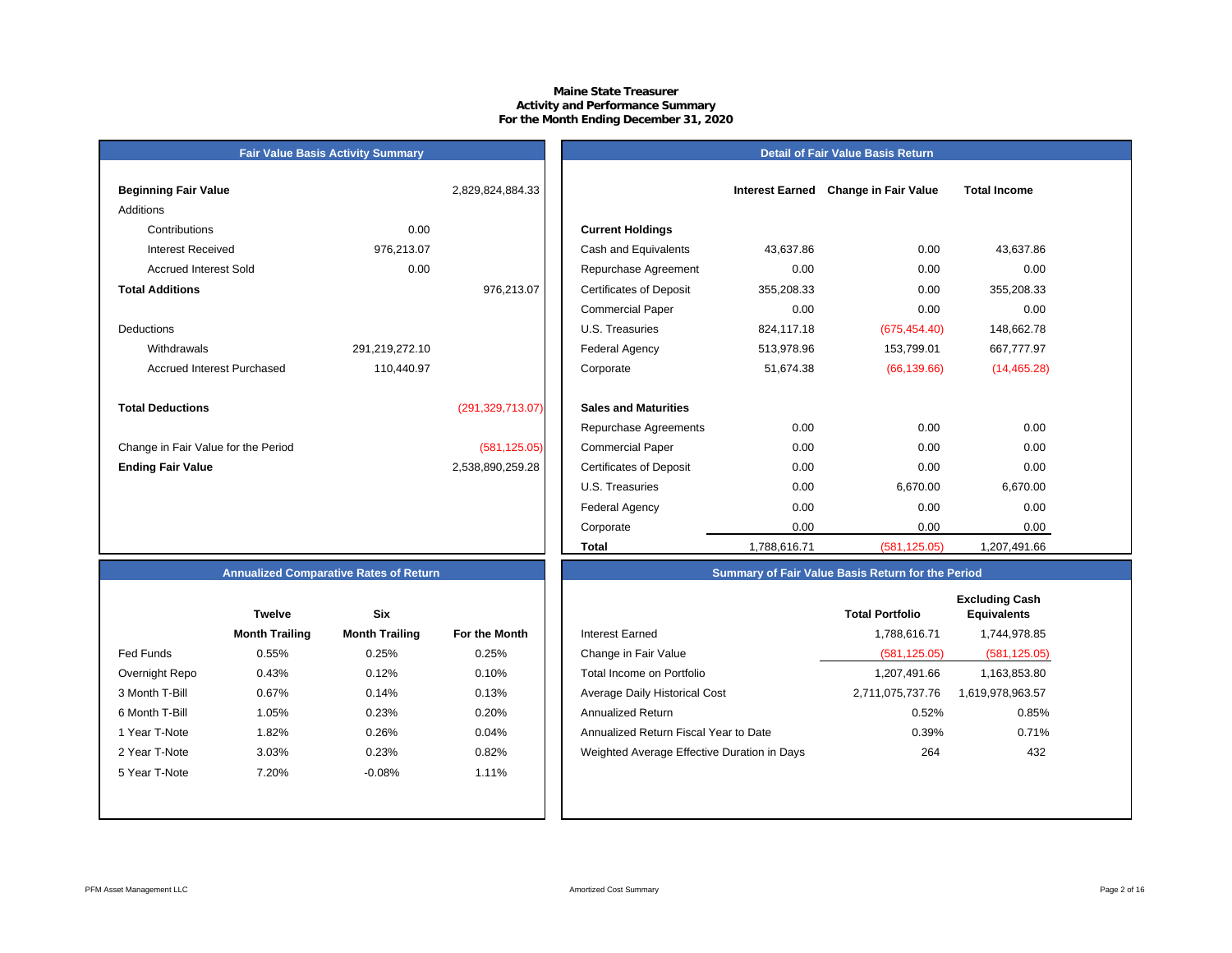#### **Maine State Treasurer Investments - By Security Type As of December 31, 2020**

| <b>Security Type</b>           | Original<br>Cost | Amortized<br>Cost | Fair<br>Value    | Accrued<br>Interest | <b>Unrealized</b><br>Gain (Loss) | Weighted<br>Average<br><b>Final Maturity</b><br>(Days) | Weighted<br>Average<br><b>Effective</b><br><b>Duration</b><br>(Years) | Asset<br>Allocation | Weighted<br>Average<br>Yield |
|--------------------------------|------------------|-------------------|------------------|---------------------|----------------------------------|--------------------------------------------------------|-----------------------------------------------------------------------|---------------------|------------------------------|
|                                |                  |                   |                  |                     |                                  |                                                        |                                                                       |                     |                              |
| Cash and Cash Equivalents      | 989,000,000.00   | 989,000,000.00    | 989,000,000.00   | 43,636.01           | 0.00                             |                                                        | 0.00                                                                  | 39.0%               | 0.05%                        |
| Repurchase Agreements          | 0.00             | 0.00              | 0.00             | 0.00                | 0.00                             |                                                        |                                                                       | 0.0%                |                              |
| <b>Commercial Paper</b>        | 0.00             | 0.00              | 0.00             | 0.00                | 0.00                             |                                                        |                                                                       | 0.0%                |                              |
| <b>Certificates of Deposit</b> | 195,000,000.00   | 195,000,000.00    | 195,000,000.00   | 5,807,875.00        | 0.00                             | 154                                                    | 0.43                                                                  | 7.7%                | 2.12%                        |
| U.S. Treasuries                | 504,363,750.02   | 502,607,076.48    | 512,770,482.80   | 2,658,790.72        | 10,163,406.32                    | 492                                                    | 1.33                                                                  | 20.2%               | 1.63%                        |
| U.S. Instrumentality           | 809,096,036.25   | 809,027,333.69    | 814,648,428.48   | 1,752,794.10        | 5,621,094.79                     | 805                                                    | 1.27                                                                  | 32.1%               | 0.74%                        |
| Corporate                      | 26,837,592.85    | 26,892,992.40     | 27,471,348.00    | 221,252.55          | 578,355.60                       | 418                                                    | 1.10                                                                  | 1.1%                | 2.29%                        |
| Total                          | 2,524,297,379.12 | 2,522,527,402.57  | 2,538,890,259.28 | 10,484,348.38       | 16,362,856.71                    | 374                                                    | 0.72                                                                  | 100.0%              | 0.78%                        |

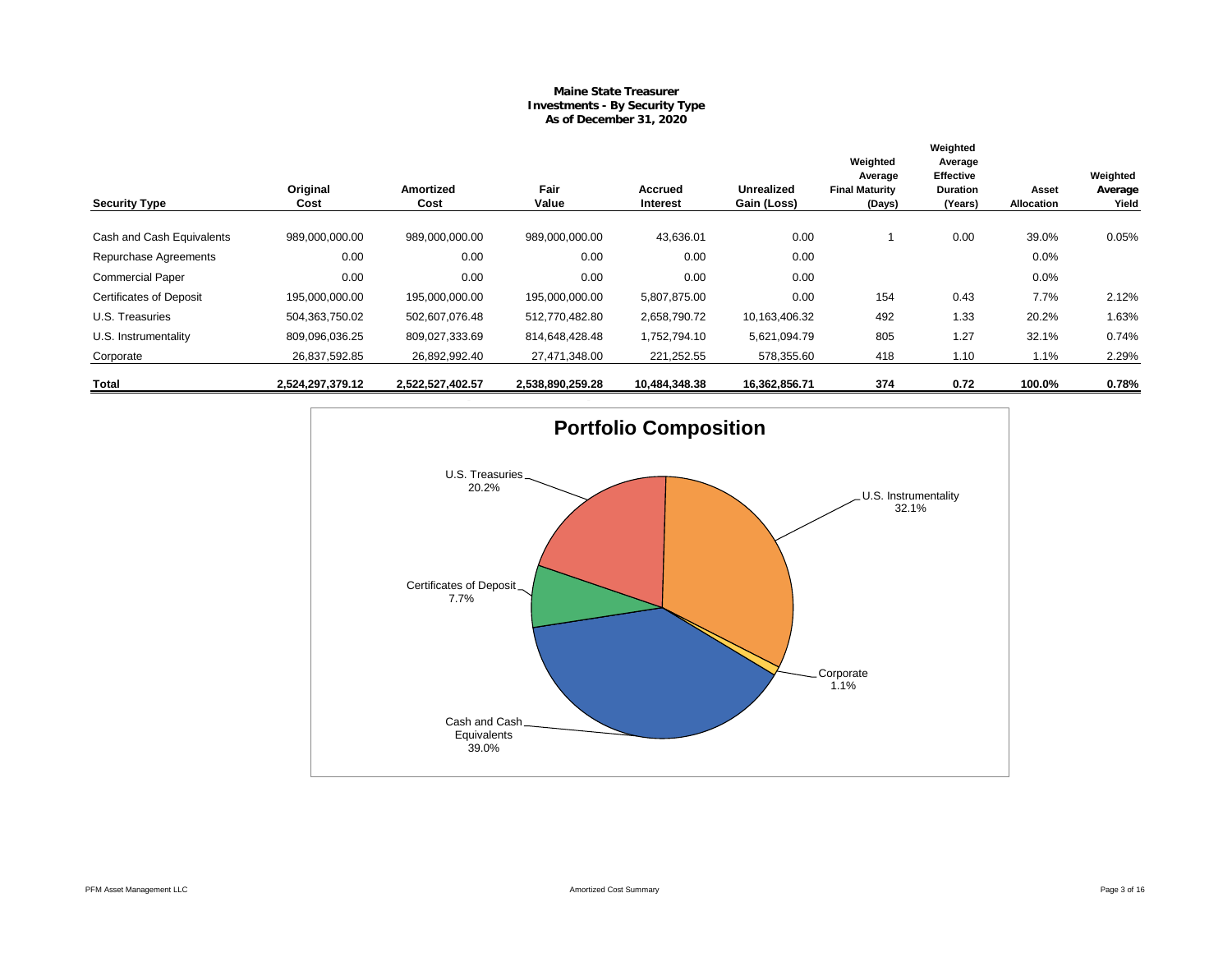## **Maine State Treasurer Investments - By Maturity As of December 31, 2020**

|                                                                                                                                  | <b>Maturity Distribution</b> | <b>Original Cost</b><br>December 31, 2020 | Percentage                         |              | <b>Original Cost</b><br>November 30, 2020 |
|----------------------------------------------------------------------------------------------------------------------------------|------------------------------|-------------------------------------------|------------------------------------|--------------|-------------------------------------------|
|                                                                                                                                  | Overnight                    | 989,000,000.00                            | 39.2%                              |              | 1,280,000,000.00                          |
|                                                                                                                                  | Under 90 Days                | 75,265,625.00                             | 3.0%                               |              | 175,200,291.66                            |
|                                                                                                                                  | 90 to 180 Days               | 105,000,000.00                            | 4.2%                               |              | 55,000,000.00                             |
|                                                                                                                                  | 180 Days to 1 Year           | 65,300,170.32                             | 2.6%                               |              | 115,300,170.32                            |
|                                                                                                                                  | 1 to 2 Years                 | 775,728,697.55                            | 30.7%                              |              | 745,720,494.42                            |
|                                                                                                                                  | 2 to 3 Years                 | 514,002,886.25                            | 20.4%                              |              | 443,364,589.38                            |
|                                                                                                                                  | Over 3 Years                 | $\blacksquare$                            | 0.0%                               |              |                                           |
|                                                                                                                                  | Totals <sub>\$</sub>         | 2,524,297,379.12                          | 100.0%                             | \$           | 2,814,585,545.78                          |
| \$1,400,000,000<br>\$1,200,000,000<br>\$1,000,000,000<br>\$800,000,000<br>\$600,000,000<br>\$400,000,000<br>\$200,000,000<br>\$- |                              |                                           |                                    |              | December 31, 2020<br>November 30, 2020    |
|                                                                                                                                  | Overnight<br>Under 90 Days   | 90 to 180 Days                            | 1 to 2 Years<br>180 Days to 1 Year | 2 to 3 Years | Over 3 Years                              |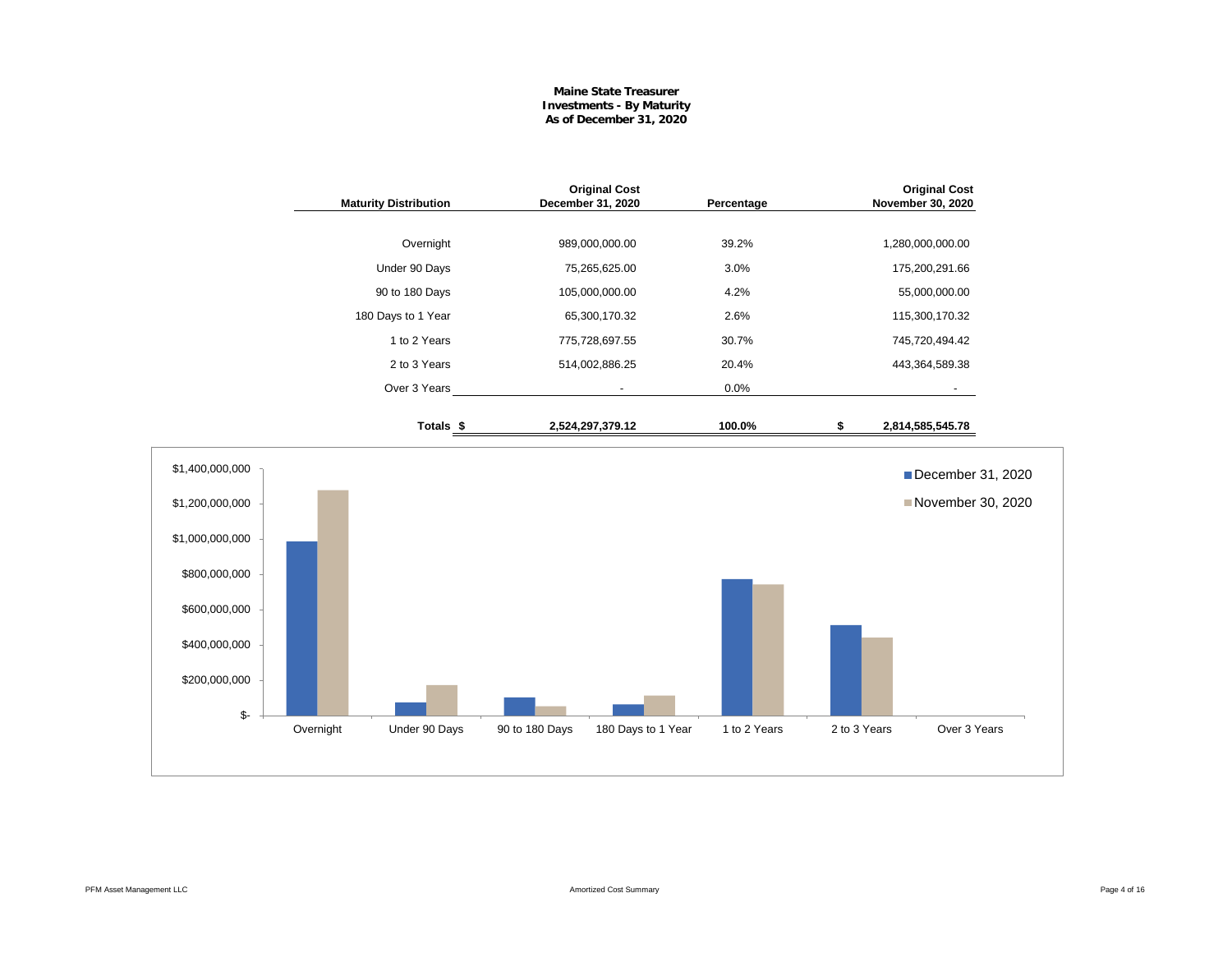|                                        |                                            |             | <b>MATURITY</b> |                | <b>ORIGINAL</b><br><b>COST/ACCRUED</b> | AMORTIZED COST/        |                                              |                                  |              |                                    |                           | <b>TOTAL</b>    | $\%$                   |       |
|----------------------------------------|--------------------------------------------|-------------|-----------------|----------------|----------------------------------------|------------------------|----------------------------------------------|----------------------------------|--------------|------------------------------------|---------------------------|-----------------|------------------------|-------|
| <b>DESCRIPTION</b>                     | PURCHASE COUPON DATE / CALL<br><b>DATE</b> | <b>RATE</b> | <b>DATE</b>     | PAR VALUE      | <b>INTEREST</b><br><b>PURCHASE</b>     | (AMORTIZATION)         | ACCRETION FAIR VALUE/CHANGE<br>IN FAIR VALUE | <b>UNREALIZED</b><br>GAIN (LOSS) | AI PURCHASED | <b>INTEREST</b><br><b>RECEIVED</b> | <b>INTEREST</b><br>EARNED | <b>INTEREST</b> | ACCRUED ALLOCATIO<br>N | YIELD |
| <b>CASH AND EQUIVALENTS</b>            |                                            |             |                 |                |                                        |                        |                                              |                                  |              |                                    |                           |                 |                        |       |
| <b>BAR HARBOR BANK &amp; TRUST</b>     | 12/31/20                                   | 0.100V      |                 | 49,000,000.00  | 49,000,000.00<br>0.00                  | 49,000,000.00<br>0.00  | 49,000,000.00<br>0.00                        | 0.00                             | 0.00         | 4,016.40                           | 4,150.28                  | 4,150.28        | 1.93%                  | 0.100 |
| <b>CITIZENS BANK</b>                   | 12/31/20                                   | 0.070 V     |                 | 100,000,000.00 | 100,000,000.00<br>0.00                 | 100,000,000.00<br>0.00 | 100,000,000.00<br>0.00                       | 0.00                             | 0.00         | 5,737.51                           | 5,928.75                  | 5,928.75        | 3.94%                  | 0.070 |
| <b>BANGOR SAVINGS BANK NOW</b>         | 12/31/20                                   | 0.050V      |                 | 0.00           | 0.00<br>0.00                           | 0.00<br>0.00           | 0.00<br>0.00                                 | 0.00                             | 0.00         | 928.96                             | 0.00                      | 0.00            | 0.00%                  | 0.050 |
| <b>TD BANK</b>                         | 12/31/20                                   | 0.070 V     |                 | 250,000,000.00 | 250,000,000.00<br>0.00                 | 250,000,000.00<br>0.00 | 250,000,000.00<br>0.00                       | 0.00                             | 0.00         | 14,344.32                          | 14,822.40                 | 14,822.40       | 9.85%                  | 0.070 |
| ANDROSCOGGIN BANK                      | 12/31/20                                   | 0.030 V     |                 | 25,000,000.00  | 25,000,000.00<br>0.00                  | 25,000,000.00<br>0.00  | 25,000,000.00<br>0.00                        | 0.00                             | 0.00         | 636.99                             | 636.99                    | 636.99          | 0.98%                  | 0.030 |
| <b>BATH SAVINGS</b>                    | 12/31/20                                   | 0.070 V     |                 | 14,000,000.00  | 14,000,000.00<br>0.00                  | 14,000,000.00<br>0.00  | 14,000,000.00<br>0.00                        | 0.00                             | 0.00         | 832.33                             | 832.33                    | 832.33          | 0.55%                  | 0.070 |
| <b>BIDDEFORD SAVINGS BANK</b>          | 12/31/20                                   | 0.080V      |                 | 5,000,000.00   | 5,000,000.00<br>0.00                   | 5,000,000.00<br>0.00   | 5,000,000.00<br>0.00                         | 0.00                             | 0.00         | 339.74                             | 339.74                    | 339.74          | 0.20%                  | 0.080 |
| NORTHEAST BANK                         | 12/31/20                                   | 0.100V      |                 | 25,000,000.00  | 25,000,000.00<br>0.00                  | 25,000,000.00<br>0.00  | 25,000,000.00<br>0.00                        | 0.00                             | 0.00         | 2,054.80                           | 2,123.29                  | 2,123.29        | 0.98%                  | 0.100 |
| FIDELITY GOVERNMENT PORTFOLIO          | 12/31/20                                   | 0.010 V     |                 | 121,000,000.00 | 121,000,000.00<br>0.00                 | 121,000,000.00<br>0.00 | 121,000,000.00<br>0.00                       | 0.00                             | 0.00         | 6,299.15                           | 1,894.98                  | 1,894.98        | 4.77%                  | 0.010 |
| <b>FIRST NATIONAL</b>                  | 12/31/20                                   | 0.050V      |                 | 50,000,000.00  | 50,000,000.00<br>0.00                  | 50,000,000.00<br>0.00  | 50,000,000.00<br>0.00                        | 0.00                             | 0.00         | 2,049.18                           | 2,117.49                  | 2,117.49        | 1.97%                  | 0.050 |
| PFM FUNDS - GOVT SELECT SERIES INST CL | 12/31/20                                   | 0.030 V     |                 | 200,000,000.00 | 200,000,000.00<br>0.00                 | 200,000,000.00<br>0.00 | 200,000,000.00<br>0.00                       | 0.00                             | 0.00         | 5,176.84                           | 5,636.36                  | 5,636.36        | 7.88%                  | 0.030 |
| U.S. BANK MONEY MARKET FUND            | 12/31/20                                   | 0.050V      |                 | 150,000,000.00 | 150,000,000.00<br>0.00                 | 150,000,000.00<br>0.00 | 150,000,000.00<br>0.00                       | 0.00                             | 0.00         | 5,670.00                           | 5,153.40                  | 5,153.40        | 5.91%                  | 0.050 |
| MISCELLAENOUS INCOME                   | 12/31/20                                   | 0.000V      |                 | 0.00           | 0.00<br>0.00                           | 0.00<br>0.00           | 0.00<br>0.00                                 | 0.00                             | 0.00         | 1.85                               | 1.85                      | 0.00            | 0.00%                  | 0.000 |
| <b>TOTAL</b>                           |                                            |             |                 | 989,000,000.00 | 989,000,000.00<br>0.00                 | 989,000,000.00<br>0.00 | 989,000,000.00<br>0.00                       | 0.00                             | 0.00         | 48,088.07                          | 43,637.86                 | 43,636.01       | 38.95%                 | 0.052 |
| <b>CERTIFICATES OF DEPOSIT</b>         |                                            |             |                 |                |                                        |                        |                                              |                                  |              |                                    |                           |                 |                        |       |
| CAMDEN NATIONAL BANK CERT DEPOS        | 01/17/20                                   | 1.750       | 01/17/21        | 50,000,000.00  | 50,000,000.00<br>0.00                  | 50,000,000.00<br>0.00  | 50,000,000.00<br>0.00                        | 0.00                             | 0.00         | 0.00                               | 75,347.22                 | 850,694.44      | 1.97%                  | 1.750 |
| BANGOR SAVINGS BANK CERT DEPOS         | 04/08/19                                   |             | 2.700 04/08/21  | 15,000,000.00  | 15,000,000.00<br>0.00                  | 15,000,000.00<br>0.00  | 15,000,000.00<br>0.00                        | 0.00                             | 0.00         | 0.00                               | 34,875.00                 | 713,250.00      | 0.59%                  | 2.700 |
| PEOPLES UNITED CERT DEPOS              | 04/18/19                                   | 2.550       | 04/18/21        | 15,000,000.00  | 15,000,000.00<br>0.00                  | 15,000,000.00<br>0.00  | 15,000,000.00<br>0.00                        | 0.00                             | 0.00         | 0.00                               | 32,937.50                 | 663,000.00      | 0.59%                  | 2.550 |
| PEOPLES UNITED CERT DEPOS              | 04/22/19                                   | 2.550       | 04/22/21        | 25,000,000.00  | 25,000,000.00<br>0.00                  | 25,000,000.00<br>0.00  | 25,000,000.00<br>0.00                        | 0.00                             | 0.00         | 0.00                               | 54,895.83                 | 1,097,916.67    | 0.98%                  | 2.549 |
| BAR HARBOR BANK & TRUST CERT DEPOS     | 06/12/19                                   | 2.330       | 06/12/21        | 50,000,000.00  | 50,000,000.00<br>0.00                  | 50,000,000.00<br>0.00  | 50,000,000.00<br>0.00                        | 0.00                             | 0.00         | 0.00                               | 100,319.44                | 1,841,347.22    | 1.97%                  | 2.330 |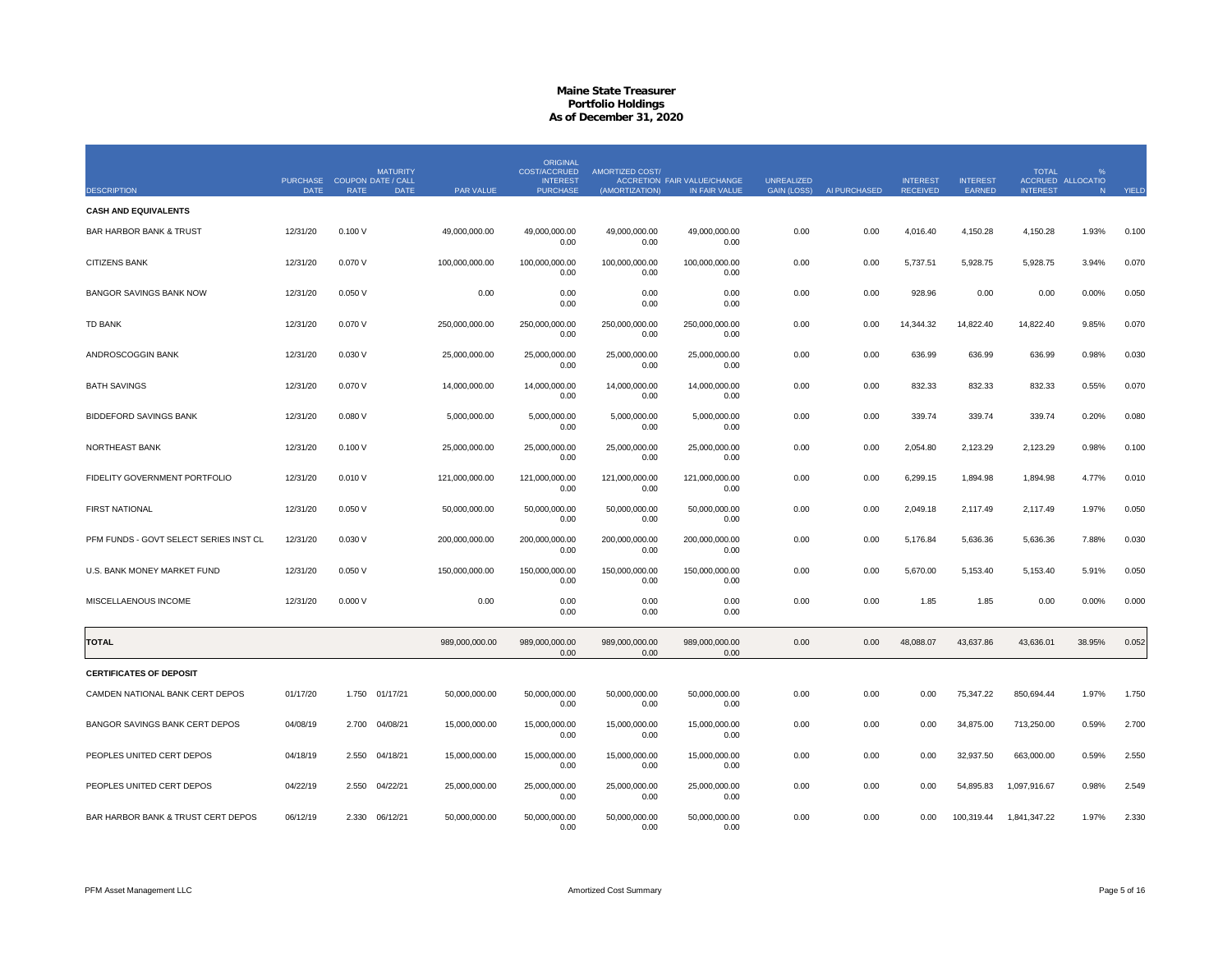|                                            |                                            |             | <b>MATURITY</b> |                  | <b>ORIGINAL</b><br><b>COST/ACCRUED</b> | AMORTIZED COST/                  |                                                     |                                         |              |                                    |                           | <b>TOTAL</b>    | %                      |              |
|--------------------------------------------|--------------------------------------------|-------------|-----------------|------------------|----------------------------------------|----------------------------------|-----------------------------------------------------|-----------------------------------------|--------------|------------------------------------|---------------------------|-----------------|------------------------|--------------|
| <b>DESCRIPTION</b>                         | PURCHASE COUPON DATE / CALL<br><b>DATE</b> | <b>RATE</b> | <b>DATE</b>     | <b>PAR VALUE</b> | <b>INTEREST</b><br><b>PURCHASE</b>     | (AMORTIZATION)                   | <b>ACCRETION FAIR VALUE/CHANGE</b><br>IN FAIR VALUE | <b>UNREALIZED</b><br><b>GAIN (LOSS)</b> | AI PURCHASED | <b>INTEREST</b><br><b>RECEIVED</b> | <b>INTEREST</b><br>EARNED | <b>INTEREST</b> | ACCRUED ALLOCATIO<br>N | <b>YIELD</b> |
| PEOPLES UNITED CERT DEPOS                  | 01/17/20                                   |             | 1.650 01/17/22  | 40,000,000.00    | 40,000,000.00<br>0.00                  | 40,000,000.00<br>0.00            | 40,000,000.00<br>0.00                               | 0.00                                    | 0.00         | 0.00                               | 56,833.34                 | 641,666.67      | 1.58%                  | 1.650        |
| <b>TOTAL</b>                               |                                            |             |                 | 195,000,000.00   | 195,000,000.00<br>0.00                 | 195,000,000.00<br>0.00           | 195,000,000.00<br>0.00                              | 0.00                                    | 0.00         | 0.00                               | 355,208.33                | 5,807,875.00    | 7.7%                   | 2.115        |
| <b>U.S. TREASURIES</b>                     |                                            |             |                 |                  |                                        |                                  |                                                     |                                         |              |                                    |                           |                 |                        |              |
| US TREASURY N/B<br>9128286D7               | 02/26/20                                   | 2.500       | 02/28/21        | 25,000,000.00    | 25,265,625.00<br>0.00                  | 25,041,864.81<br>(22, 376.02)    | 25,089,845.00<br>(58, 592.50)                       | 47,980.19                               | 0.00         | 0.00                               | 53,522.10                 | 212,361.88      | 0.99%                  | 1.435        |
| <b>US TREASURY NOTES</b><br>9128284W7      | 09/16/19                                   | 2.750       | 08/15/21        | 25,000,000.00    | 25,432,617.19<br>0.00                  | 25, 139, 873. 37<br>(19, 186.17) | 25,402,345.00<br>(62,500.00)                        | 262,471.63                              | 0.00         | 0.00                               | 57,914.41                 | 259,680.71      | 1.00%                  | 1.825        |
| US TREASURY N/B NOTES<br>9128282F6         | 08/28/19                                   | 1.125       | 08/31/21        | 30,000,000.00    | 29,764,453.13<br>0.00                  | 29,922,340.13<br>9,948.16        | 30,196,875.00<br>(28, 125.00)                       | 274,534.87                              | 0.00         | 0.00                               | 28,901.93                 | 114,675.41      | 1.19%                  | 1.523        |
| <b>US TREASURY NOTES</b><br>9128286C9      | 09/30/19                                   | 2.500       | 02/15/22        | 25,000,000.00    | 25.493.164.06<br>0.00                  | 25.232.678.10<br>(17,592.73)     | 25,664,062.50<br>(50, 782.50)                       | 431,384.40                              | 0.00         | 0.00                               | 52,649.46                 | 236,073.37      | 1.01%                  | 1.649        |
| <b>US TREASURY NOTES</b><br>912828W89      | 09/03/19                                   | 1.875       | 03/31/22        | 40.000.000.00    | 40.404.687.50<br>0.00                  | 40,195,455.45<br>(13,346.08)     | 40.868.752.00<br>(56, 248.00)                       | 673.296.55                              | 0.00         | 0.00                               | 63.873.63                 | 191.620.88      | 1.61%                  | 1.473        |
| UNITED STATES TREASURY NOTES<br>9128286M7  | 10/29/19                                   | 2.250       | 04/15/22        | 23,000,000.00    | 23,321,640.63<br>0.00                  | 23, 167, 796.95<br>(11,091.05)   | 23,628,907.40<br>(35,935.20)                        | 461,110.45                              | 0.00         | 0.00                               | 44,072.80                 | 110,892.86      | 0.93%                  | 1.668        |
| UNITED STATES TREASURY NOTES<br>9128286M7. | 11/14/19                                   | 2.250       | 04/15/22        | 30,000,000.00    | 30,426,562.50<br>0.00                  | 30,226,566.04<br>(14, 975.58)    | 30,820,314.00<br>(46, 872.00)                       | 593,747.96                              | 0.00         | 0.00                               | 57,486.26                 | 144,642.85      | 1.21%                  | 1.647        |
| UNITED STATES TREASURY NOTES<br>9128286U9  | 10/31/19                                   | 2.125       | 05/15/22        | 25.000.000.00    | 25.289.062.50<br>0.00                  | 25,155,601.07<br>(9,666.59)      | 25,679,687.50<br>(39,062.50)                        | 524.086.43                              | 0.00         | 0.00                               | 45,493.78                 | 68,974.45       | 1.01%                  | 1.658        |
| UNITED STATES TREASURY NOTES<br>9128286U9  | 10/31/19                                   |             | 2.125 05/15/22  | 25,000,000.00    | 25,289,062.50<br>0.00                  | 25,155,601.07<br>(9,666.59)      | 25,679,687.50<br>(39,062.50)                        | 524,086.43                              | 0.00         | 0.00                               | 45,493.78                 | 68,974.45       | 1.01%                  | 1.658        |
| US TREASURY N/B NOTES<br>912828XG0         | 07/08/19                                   | 2.125       | 06/30/22        | 27,000,000.00    | 27,241,523.44<br>0.00                  | 27,120,983.71<br>(6,881.64)      | 27,805,782.60<br>(33,750.00)                        | 684,798.89                              | 0.00         | 286,875.00                         | 48,358.04                 | 1,584.94        | 1.10%                  | 1.815        |
| UNITED STATES TREASURY NOTES<br>9128287C8  | 07/19/19                                   | 1.750       | 07/15/22        | 25,000,000.00    | 24,945,312.50<br>0.00                  | 24,971,955.13<br>1,552.49        | 25,621,095.00<br>(27, 342.50)                       | 649,139.87                              | 0.00         | 0.00                               | 36,854.62                 | 202,105.98      | 1.01%                  | 1.826        |
| UNITED STATES TREASURY NOTES<br>9128287C8  | 08/01/19                                   | 1.750       | 07/15/22        | 25,000,000.00    | 24,967,773.44<br>0.00                  | 24,983,274.45<br>925.88          | 25,621,095.00<br>(27, 342.50)                       | 637,820.55                              | 0.00         | 0.00                               | 36,854.62                 | 202,105.98      | 1.01%                  | 1.795        |
| UNITED STATES TREASURY NOTES<br>9128287C8  | 08/05/19                                   |             | 1.750 07/15/22  | 26,000,000.00    | 26, 142, 187.50<br>0.00                | 26,074,069.77<br>(4, 100.29)     | 26,645,938.80<br>(28, 436.20)                       | 571,869.03                              | 0.00         | 0.00                               | 38,328.81                 | 210,190.22      | 1.05%                  | 1.559        |
| UNITED STATES TREASURY NOTES<br>9128287C8  | 08/23/19                                   | 1.750       | 07/15/22        | 35.000.000.00    | 35.211.914.06<br>0.00                  | 35.112.272.35<br>(6,215.08)      | 35.869.533.00<br>(38, 279.50)                       | 757.260.65                              | 0.00         | 0.00                               | 51.596.47                 | 282.948.37      | 1.41%                  | 1.535        |
| US TREASURY NOTES<br>9128282S8             | 09/30/19                                   | 1.625       | 08/31/22        | 25,000,000.00    | 25,008,789.06<br>0.00                  | 25,005,004.65<br>(255.59)        | 25,617,187.50<br>(23, 437.50)                       | 612,182.85                              | 0.00         | 0.00                               | 34,789.36                 | 138,035.22      | 1.01%                  | 1.612        |
| UNITED STATES TREASURY NOTES<br>912828YK0  | 10/21/19                                   | 1.375       | 10/15/22        | 30,000,000.00    | 29,844,140.63<br>0.00                  | 29,906,770.36<br>4,432.70        | 30,665,625.00<br>(18,750.00)                        | 758,854.64                              | 0.00         | 0.00                               | 35,130.50                 | 88,392.86       | 1.21%                  | 1.554        |
| US TREASURY N/B NOTES<br>9128283C2         | 11/14/19                                   |             | 2.000 10/31/22  | 30,000,000.00    | 30,307,031.25<br>0.00                  | 30,189,553.49<br>(8,796.64)      | 31,021,875.00<br>(32,811.00)                        | 832,321.51                              | 0.00         | 0.00                               | 51,381.21                 | 102,762.43      | 1.22%                  | 1.644        |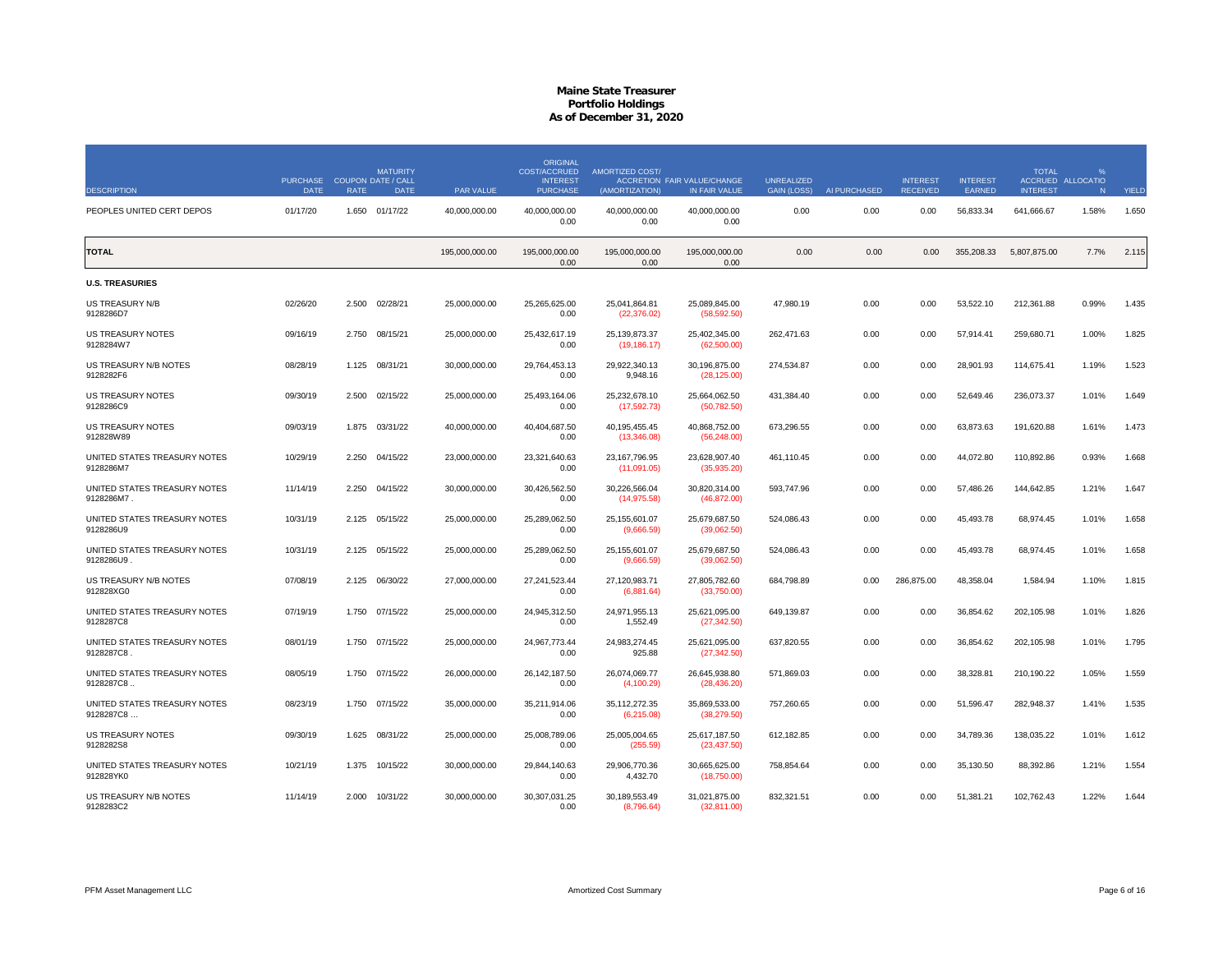|                                            |                                            |             | <b>MATURITY</b>      |                  | <b>ORIGINAL</b><br>COST/ACCRUED    | <b>AMORTIZED COST/</b>         |                                                     |                                         |               |                                    |                           | <b>TOTAL</b>    | %                      |              |
|--------------------------------------------|--------------------------------------------|-------------|----------------------|------------------|------------------------------------|--------------------------------|-----------------------------------------------------|-----------------------------------------|---------------|------------------------------------|---------------------------|-----------------|------------------------|--------------|
| <b>DESCRIPTION</b>                         | PURCHASE COUPON DATE / CALL<br><b>DATE</b> | <b>RATE</b> | <b>DATE</b>          | <b>PAR VALUE</b> | <b>INTEREST</b><br><b>PURCHASE</b> | (AMORTIZATION)                 | <b>ACCRETION FAIR VALUE/CHANGE</b><br>IN FAIR VALUE | <b>UNREALIZED</b><br><b>GAIN (LOSS)</b> | AI PURCHASED  | <b>INTEREST</b><br><b>RECEIVED</b> | <b>INTEREST</b><br>EARNED | <b>INTEREST</b> | ACCRUED ALLOCATIO<br>N | <b>YIELD</b> |
| UNITED STATES TREASURY NOTES<br>912828YW4  | 12/31/19                                   |             | 1.625 12/15/22       | 30,000,000.00    | 30,008,203.13<br>0.00              | 30,005,415.58<br>(235.47)      | 30,871,875.00<br>(28, 125.00)                       | 866,459.42                              | 0.00          | 243,750.00                         | 41,415.40                 | 22,767.86       | 1.22%                  | 1.615        |
| <b>TOTAL</b>                               |                                            |             |                      | 501,000,000.00   | 504,363,750.02<br>0.00             | 502,607,076.48<br>(127.526.29) | 512,770,482.80<br>(675.454.40)                      | 10,163,406.32                           | 0.00          | 530,625.00                         | 824,117.18                | 2,658,790.72    | 20.20%                 | 1.630        |
| FEDERAL AGENCY SECURITIES                  |                                            |             |                      |                  |                                    |                                |                                                     |                                         |               |                                    |                           |                 |                        |              |
| FEDERAL HOME LOAN BANKS NOTES<br>3130AF5B9 | 01/16/19                                   | 3.000       | 10/12/21             | 10,000,000.00    | 10.103.100.00<br>0.00              | 10,029,280.40<br>(3, 196.10)   | 10,223,640.00<br>(23, 160.00)                       | 194,359.60                              | 0.00          | 0.00                               | 25,000.00                 | 65,833.33       | 0.40%                  | 2.607        |
| <b>FANNIE MAE NOTES</b><br>3135G0S38       | 02/26/19                                   | 2.000       | 01/05/22             | 15,000,000.00    | 14,788,500.00<br>0.00              | 14,925,245.69<br>6,280.17      | 15,283,770.00<br>(19,530.00)                        | 358,524.31                              | 0.00          | 0.00                               | 25,000.00                 | 146,666.67      | 0.60%                  | 2.514        |
| <b>FANNIE MAE NOTES</b><br>3135G0U92       | 09/16/19                                   | 2.625       | 01/11/22             | 25,000,000.00    | 25,462,250.00<br>0.00              | 25,204,414.80<br>(16,898.29)   | 25,639,950.00<br>(46,625.00)                        | 435,535.20                              | 0.00          | 0.00                               | 54,687.50                 | 309,895.83      | 1.01%                  | 1.807        |
| <b>FANNIE MAE NOTES</b><br>3135G0T45       | 07/19/19                                   | 1.875       | 04/05/22             | 15,000,000.00    | 14.994.450.00<br>0.00              | 14.997.429.41<br>173.61        | 15.328.485.00<br>(17, 160.00)                       | 331.055.59                              | 0.00          | 0.00                               | 23,437.50                 | 67.187.50       | 0.60%                  | 1.889        |
| <b>FANNIE MAE NOTES</b><br>3135G0V59       | 05/15/19                                   | 2.250       | 04/12/22             | 20,000,000.00    | 20,021,600.00<br>0.00              | 20,009,469.05<br>(629.92)      | 20.540.080.00<br>(29,580.00)                        | 530,610.95                              | 0.00          | 0.00                               | 37,500.00                 | 98,750.00       | 0.81%                  | 2.211        |
| <b>FANNIE MAE NOTES</b><br>3135G0V59       | 04/16/19                                   | 2.250       | 04/12/22             | 40,000,000.00    | 39,820,800.00<br>0.00              | 39,923,528.21<br>5,087.18      | 41,080,160.00<br>(59, 160.00)                       | 1,156,631.79                            | 0.00          | 0.00                               | 75,000.00                 | 197,500.00      | 1.62%                  | 2.406        |
| FEDERAL HOME LOAN BANK<br>313379Q69        | 07/15/19                                   | 2.125       | 06/10/22             | 30,000,000.00    | 30,176,400.00<br>0.00              | 30,087,285.58<br>(5, 154.01)   | 30,854,580.00<br>(38,970.00)                        | 767,294.42                              | 0.00          | 318,750.00                         | 53,125.00                 | 37,187.50       | 1.22%                  | 1.916        |
| FREDDIE MAC NOTES CALLABLE<br>3134GV5J3    | 07/13/20                                   | 0.320       | 07/08/22<br>01/08/21 | 35,000,000.00    | 35,003,500.00<br>1,555.56          | 35,000,136.87<br>(606.15)      | 35,000,700.00<br>(4,760.00)                         | 563.13                                  | 0.00          | 0.00                               | 9,333.33                  | 53,822.22       | 1.38%                  | 0.315        |
| <b>FANNIE MAE NOTES</b><br>3135G0W33       | 10/24/19                                   | 1.375       | 09/06/22             | 25,000,000.00    | 24,816,750.00<br>0.00              | 24,892,812.74<br>5,420.56      | 25,513,375.00<br>(17,625.00)                        | 620,562.26                              | 0.00          | 0.00                               | 28,645.84                 | 109,809.03      | 1.00%                  | 1.638        |
| <b>FANNIE MAE NOTES</b><br>3135G0W33       | 10/29/19                                   | 1.375       | 09/06/22             | 10,000,000.00    | 9,912,800.00<br>0.00               | 9,948,750.14<br>2,591.75       | 10,205,350.00<br>(7,050.00)                         | 256,599.86                              | 0.00          | 0.00                               | 11,458.33                 | 43,923.61       | 0.40%                  | 1.689        |
| FREDDIE MAC NOTES (CALLABLE)<br>3134GV6H6  | 07/21/20                                   | 0.320       | 10/20/22<br>07/20/21 | 35,000,000.00    | 34,993,000.00<br>311.11            | 34,994,398.29<br>264.31        | 35,033,635.00<br>(1,575.00)                         | 39,236.71                               | 0.00          | 0.00                               | 9,333.33                  | 50,088.89       | 1.38%                  | 0.329        |
| FREDDIE MAC NOTES (CALLABLE)<br>3134GV6H6  | 07/28/20                                   | 0.320       | 10/20/22<br>07/20/21 | 35,000,000.00    | 35,000,000.00<br>2,488.89          | 35,000,000.00<br>0.00          | 35,033,635.00<br>(1,575.00)                         | 33,635.00                               | 0.00          | 0.00                               | 9,333.33                  | 50,088.89       | 1.38%                  | 0.320        |
| FEDERAL HOME LOAN BANKS NOTES<br>3130AJ7E3 | 12/04/20                                   | 1.375       | 02/17/23             | 25,000,000.00    | 25,660,750.00<br>102,170.14        | 25,637,767.39<br>(22, 982.61)  | 25,649,100.00<br>(11,650.00)                        | 11,332.61                               | (102, 170.14) | 0.00                               | 25,781.25                 | 127,951.39      | 1.01%                  | 0.172        |
| <b>FREDDIE MAC NOTES</b><br>3137EAEQ8      | 04/29/20                                   | 0.375       | 04/20/23             | 13.750.000.00    | 13.720.437.50<br>0.00              | 13.727.161.20<br>843.87        | 13.818.447.50<br>8,456.25                           | 91.286.30                               | 0.00          | 0.00                               | 4.296.87                  | 10.169.27       | 0.54%                  | 0.448        |
| FANNIE MAE NOTES (CALLABLE)<br>3136G4VE0   | 04/29/20                                   | 0.550       | 04/27/23<br>04/27/21 | 10,750,000.00    | 10,750,000.00<br>0.00              | 10,750,000.00<br>0.00          | 10,763,674.00<br>(2, 397.25)                        | 13,674.00                               | 0.00          | 0.00                               | 4,927.08                  | 10,511.11       | 0.42%                  | 0.550        |
| FANNIE MAE NOTES (CALLABLE)<br>3135G05B5   | 07/06/20                                   | 0.450       | 06/30/23<br>06/30/21 | 35,000,000.00    | 34,998,250.00<br>0.00              | 34,998,537.65<br>49.82         | 35,051,205.00<br>2.870.00                           | 52,667.35                               | 0.00          | 78,750.00                          | 13,125.00                 | 437.50          | 1.38%                  | 0.452        |
| <b>FANNIE MAE NOTES</b><br>3135G05G4       | 07/28/20                                   | 0.250       | 07/10/23             | 35,000,000.00    | 34,949,250.00<br>4,375.00          | 34,956,648.10<br>1,460.77      | 35,063,630.00<br>37,835.00                          | 106,981.90                              | 0.00          | 0.00                               | 7,291.67                  | 41,562.50       | 1.38%                  | 0.299        |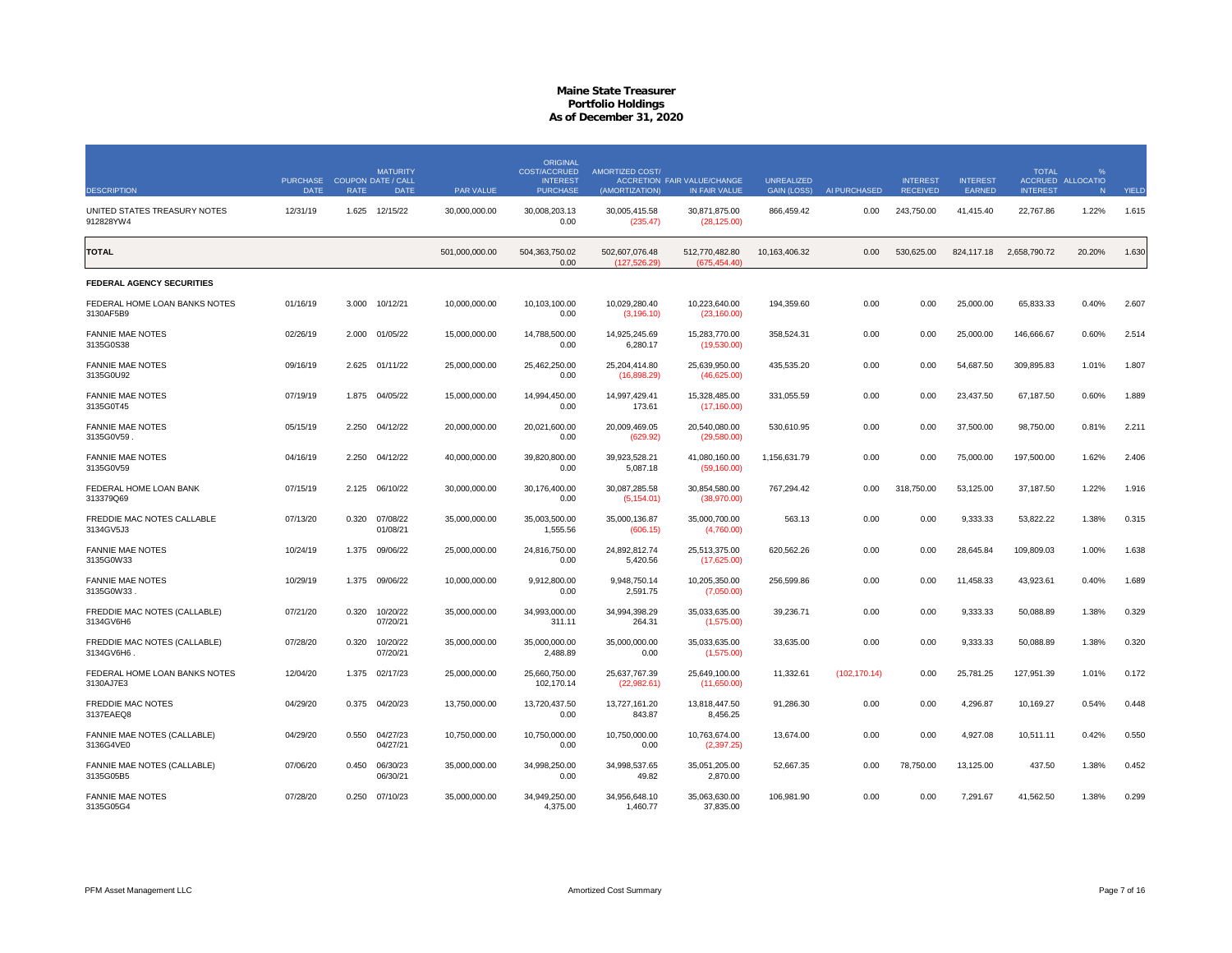|                                             | PURCHASE COUPON DATE / CALL |             | <b>MATURITY</b>      |                  | <b>ORIGINAL</b><br>COST/ACCRUED<br><b>INTEREST</b> | <b>AMORTIZED COST/</b>           | ACCRETION FAIR VALUE/CHANGE      | <b>UNREALIZED</b>  |               | <b>INTEREST</b> | <b>INTEREST</b>                         | <b>TOTAL</b>    | $\%$<br>ACCRUED ALLOCATIO |       |
|---------------------------------------------|-----------------------------|-------------|----------------------|------------------|----------------------------------------------------|----------------------------------|----------------------------------|--------------------|---------------|-----------------|-----------------------------------------|-----------------|---------------------------|-------|
| <b>DESCRIPTION</b>                          | <b>DATE</b>                 | <b>RATE</b> | <b>DATE</b>          | <b>PAR VALUE</b> | <b>PURCHASE</b>                                    | (AMORTIZATION)                   | IN FAIR VALUE                    | <b>GAIN (LOSS)</b> | AI PURCHASED  | <b>RECEIVED</b> | <b>EARNED</b>                           | <b>INTEREST</b> | N                         | YIELD |
| FANNIE MAE NOTES (CALLABLE)<br>3136G4D26    | 07/28/20                    | 0.400       | 07/28/23<br>07/28/21 | 30.000.000.00    | 30.000.000.00<br>0.00                              | 30.000.000.00<br>0.00            | 30.041.730.00<br>4.170.00        | 41.730.00          | 0.00          | 0.00            | 10.000.00                               | 51.000.00       | 1.18%                     | 0.400 |
| FANNIE MAE NOTES (CALLABLE)<br>3135G05R0    | 08/12/20                    | 0.300       | 08/10/23<br>08/10/22 | 50,000,000.00    | 49,906,000.00<br>833.33                            | 49,918,212.26<br>2,666.06        | 50,078,950.00<br>64,650.00       | 160,737.74         | 0.00          | 0.00            | 12,500.00                               | 58,750.00       | 1.97%                     | 0.363 |
| FANNIE MAE NOTES (CALLABLE)<br>3135G05V1    | 08/21/20                    | 0.360       | 08/18/23<br>02/18/22 | 10,000,000.00    | 10,000,000.00<br>300.00                            | 10,000,000.00<br>0.00            | 10,019,580.00<br>6,320.00        | 19,580.00          | 0.00          | 0.00            | 3,000.00                                | 13,300.00       | 0.39%                     | 0.360 |
| FANNIE MAE NOTES (CALLABLE)<br>3135G05V1    | 08/21/20                    | 0.360       | 08/18/23<br>02/18/22 | 50,000,000.00    | 50,000,000.00<br>1,500.00                          | 50.000.000.00<br>0.00            | 50,097,900.00<br>31,600.00       | 97,900.00          | 0.00          | 0.00            | 15,000.00                               | 66,500.00       | 1.97%                     | 0.360 |
| FREDDIE MAC NOTES<br>3137EAEV7              | 10/30/20                    | 0.250       | 08/24/23             | 17,500,000.00    | 17,506,300.00<br>8,385.42                          | 17,505,913.91<br>(189.98)        | 17,528,752.50<br>15,260.00       | 22,838.59          | 0.00          | 0.00            | 3,645.84                                | 15,798.61       | 0.69%                     | 0.237 |
| FREDDIE MAC NOTES (CALLABLE)<br>3134GWTL0   | 09/29/20                    | 0.300       | 09/28/23<br>09/28/21 | 20,000,000.00    | 19.997.000.00<br>166.67                            | 19.997.257.77<br>85.01           | 20.014.460.00<br>17,140.00       | 17.202.23          | 0.00          | 0.00            | 5,000.00                                | 15,500.00       | 0.79%                     | 0.305 |
| FREDDIE MAC NOTES (CALLABLE)<br>3134GWTL0.  | 09/29/20                    | 0.300       | 09/28/23<br>09/28/21 | 50,000,000.00    | 49,992,500.00<br>416.67                            | 49.993.144.42<br>212.52          | 50,036,150.00<br>42,850.00       | 43,005.58          | 0.00          | 0.00            | 12,500.00                               | 38,750.00       | 1.97%                     | 0.305 |
| FREDDIE MAC NOTES (CALLABLE)<br>3134GWZB5   | 10/27/20                    | 0.300       | 10/13/23<br>10/13/21 | 48,800,000.00    | 48,785,360.00<br>5,693.33                          | 48,786,253.84<br>419.83          | 48,831,476.00<br>34,648.00       | 45,222.16          | 0.00          | 0.00            | 12,200.00                               | 31,720.00       | 1.92%                     | 0.310 |
| FREDDIE MAC NOTES<br>3137EAEY1              | 10/19/20                    | 0.125       | 10/16/23             | 25,000,000.00    | 24,910,750.00<br>260.42                            | 24,916,798.08<br>2,533.66        | 24,942,750.00<br>26,250.00       | 25,951.92          | 0.00          | 0.00            | 2,604.17                                | 6,510.42        | 0.98%                     | 0.245 |
| FANNIE MAE NOTES (CALLABLE)<br>3136G46A6    | 10/30/20                    | 0.300       | 10/27/23<br>10/27/21 | 17,845,000.00    | 17,840,538.75<br>446.13                            | 17,840,796.13<br>126.65          | 17,856,688.48<br>11,742.01       | 15,892.35          | 0.00          | 0.00            | 4,461.25                                | 9,517.33        | 0.70%                     | 0.308 |
| FANNIE MAE NOTES (CALLABLE)<br>3135G06F5    | 12/04/20                    | 0.310       | 11/16/23<br>11/16/22 | 50.000.000.00    | 49.995.000.00<br>7.750.00                          | 49.995.129.99<br>129.99          | 50,085,750.00<br>90.750.00       | 90.620.01          | (7,750.00)    | 0.00            | 11,625.00                               | 19,375.00       | 1.97%                     | 0.313 |
| FREDDIE MAC NOTES<br>3137EAFA2              | 12/07/20                    | 0.250       | 12/04/23             | 25,000,000.00    | 24,990,750.00<br>520.83                            | 24,990,961.77<br>211.77          | 25,030,825.00<br>40,075.00       | 39,863.23          | (520.83)      | 0.00            | 4,166.67                                | 4,687.50        | 0.99%                     | 0.262 |
| <b>TOTAL</b>                                |                             |             |                      | 808,645,000.00   | 809,096,036.25<br>137, 173.50                      | 809,027,333.69<br>(21.099.53)    | 814,648,428.48<br>153,799.01     | 5,621,094.79       | (110, 440.97) | 397,500.00      | 513,978.96                              | 1,752,794.10    | 32.09%                    | 0.744 |
| <b>CORPORATE NOTES</b>                      |                             |             |                      |                  |                                                    |                                  |                                  |                    |               |                 |                                         |                 |                           |       |
| MICROSOFT CORP (CALLABLE) NOTE<br>594918BW3 | 02/06/20                    | 2.400       | 02/06/22<br>01/06/22 | 10,000,000.00    | 10,156,600.00<br>0.00                              | 10,082,774.29<br>(6,935.14)      | 10,219,490.00<br>(21,880.00)     | 136,715.71         | 0.00          | 0.00            | 20,000.00                               | 96,666.67       | 0.40%                     | 1.601 |
| JOHNSON & JOHNSON CORP NOTES<br>478160CD4   | 03/08/19                    | 2.250       | 03/03/22             | 16,893,000.00    | 16,680,992.85<br>0.00                              | 16,810,218.11<br>6,024.04        | 17,251,858.00<br>(44, 259.66)    | 441,639.89         | 0.00          | 0.00            | 31,674.38                               | 124,585.88      | 0.68%                     | 2.690 |
| <b>TOTAL</b>                                |                             |             |                      | 26,893,000.00    | 26,837,592.85<br>0.00                              | 26.892.992.40<br>(911.10)        | 27,471,348.00<br>(66.139.66)     | 578,355.60         | 0.00          | 0.00            | 51,674.38                               | 221,252.55      | 1.08%                     | 2.285 |
| <b>GRAND TOTAL</b>                          |                             |             |                      | 2,520,538,000.00 | 2,524,297,379.12<br>137, 173.50                    | 2,522,527,402.57<br>(149.536.92) | 2,538,890,259.28<br>(587.795.05) | 16,362,856.71      | (110, 440.97) |                 | 976,213.07  1,788,616.71  10,484,348.38 |                 | 100.00%                   | 0.775 |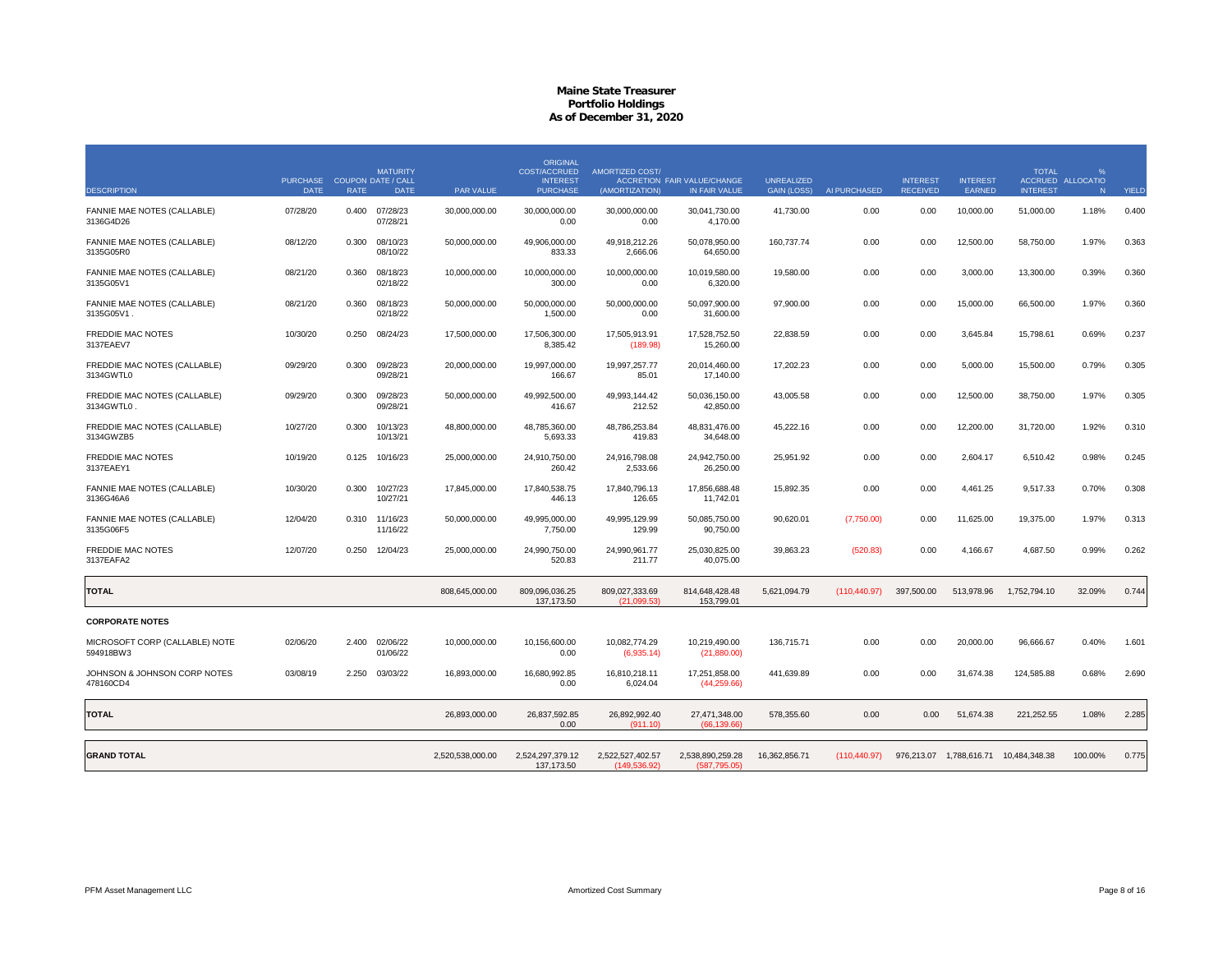|                     |                             |             |               |                 |                  |                 |                |                |                 |                      |                           |             | <b>WEIGHTED</b><br><b>AVERAGE</b>   |
|---------------------|-----------------------------|-------------|---------------|-----------------|------------------|-----------------|----------------|----------------|-----------------|----------------------|---------------------------|-------------|-------------------------------------|
|                     |                             |             | <b>COUPON</b> | <b>MATURITY</b> | <b>NEXT CALL</b> |                 | <b>MOODYS'</b> | PAR VALUE/     |                 | ORIGINAL % PORTFOLIO |                           | % PORTFOLIO | <b>EFFECTIVE</b><br><b>DURATION</b> |
| <b>CUSIP</b>        |                             | <b>TYPE</b> | <b>RATE</b>   | <b>DATE</b>     |                  | DATE S&P RATING | <b>RATING</b>  | <b>SHARES</b>  |                 | COST ORIGINAL COST   | MARKET VALUE MARKET VALUE |             | (YEARS                              |
| <b>US TREASURY</b>  |                             |             |               |                 |                  |                 |                |                |                 |                      |                           |             |                                     |
| 9128286D7           | U.S. TREASURY               |             | 2.500         | 2/28/2021       |                  | AA+             | Aaa            | 25,000,000.00  | 25,265,625.00   | 1.00%                | 25,089,845.00             | 0.99%       | 0.16                                |
| 9128284W7           | <b>U.S. TREASURY</b>        |             | 2.750         | 8/15/2021       |                  | AA+             | Aaa            | 25,000,000.00  | 25,432,617.19   | 1.01%                | 25,402,345.00             | 1.00%       | 0.62                                |
| 9128282F6           | <b>U.S. TREASURY</b>        |             | 1.125         | 8/31/2021       |                  | AA+             | Aaa            | 30,000,000.00  | 29,764,453.13   | 1.18%                | 30,196,875.00             | 1.19%       | 0.66                                |
| 9128286C9           | <b>U.S. TREASURY</b>        |             | 2.500         | 2/15/2022       |                  | AA+             | Aaa            | 25,000,000.00  | 25,493,164.06   | 1.01%                | 25,664,062.50             | 1.01%       | 1.11                                |
| 912828W89           | <b>U.S. TREASURY</b>        |             | 1.875         | 3/31/2022       |                  | AA+             | Aaa            | 40,000,000.00  | 40,404,687.50   | 1.60%                | 40,868,752.00             | 1.61%       | 1.23                                |
| 9128286M7           | <b>U.S. TREASURY</b>        |             | 2.250         | 4/15/2022       |                  | AA+             | Aaa            | 23,000,000.00  | 23,321,640.63   | 0.92%                | 23,628,907.40             | 0.93%       | 1.27                                |
| 9128286M7.          | <b>U.S. TREASURY</b>        |             | 2.250         | 4/15/2022       |                  | AA+             | Aaa            | 30,000,000.00  | 30,426,562.50   | 1.21%                | 30,820,314.00             | 1.21%       | 1.27                                |
| 9128286U9           | <b>U.S. TREASURY</b>        |             | 2.125         | 5/15/2022       |                  | AA+             | Aaa            | 25,000,000.00  | 25,289,062.50   | 1.00%                | 25,679,687.50             | 1.01%       | 1.36                                |
| 9128286U9           | <b>U.S. TREASURY</b>        |             | 2.125         | 5/15/2022       |                  | AA+             | Aaa            | 25,000,000.00  | 25,289,062.50   | 1.00%                | 25,679,687.50             | 1.01%       | 1.36                                |
| 912828XG0           | <b>U.S. TREASURY</b>        |             | 2.125         | 6/30/2022       |                  | AA+             | Aaa            | 27,000,000.00  | 27,241,523.44   | 1.08%                | 27,805,782.60             | 1.10%       | 1.48                                |
| 9128287C8           | <b>U.S. TREASURY</b>        |             | 1.750         | 7/15/2022       |                  | AA+             | Aaa            | 25,000,000.00  | 24,945,312.50   | 0.99%                | 25,621,095.00             | 1.01%       | 1.52                                |
| 9128287C8.          | <b>U.S. TREASURY</b>        |             | 1.750         | 7/15/2022       |                  | AA+             | Aaa            | 25,000,000.00  | 24,967,773.44   | 0.99%                | 25,621,095.00             | 1.01%       | 1.52                                |
| 9128287C8           | <b>U.S. TREASURY</b>        |             | 1.750         | 7/15/2022       |                  | AA+             | Aaa            | 26,000,000.00  | 26, 142, 187.50 | 1.04%                | 26,645,938.80             | 1.05%       | 1.52                                |
| 9128287C8           | <b>U.S. TREASURY</b>        |             | 1.750         | 7/15/2022       |                  | AA+             | Aaa            | 35,000,000.00  | 35,211,914.06   | 1.39%                | 35,869,533.00             | 1.41%       | 1.52                                |
| 9128282S8           | <b>U.S. TREASURY</b>        |             | 1.625         | 8/31/2022       |                  | AA+             | Aaa            | 25,000,000.00  | 25,008,789.06   | 0.99%                | 25,617,187.50             | 1.01%       | 1.64                                |
| 912828YK0           | <b>U.S. TREASURY</b>        |             | 1.375         | 10/15/2022      |                  | AA+             | Aaa            | 30,000,000.00  | 29,844,140.63   | 1.18%                | 30,665,625.00             | 1.21%       | 1.77                                |
| 9128283C2           | <b>U.S. TREASURY</b>        |             | 2.000         | 10/31/2022      |                  | AA+             | Aaa            | 30,000,000.00  | 30,307,031.25   | 1.20%                | 31,021,875.00             | 1.22%       | 1.80                                |
| 912828YW4           | <b>U.S. TREASURY</b>        |             | 1.625         | 12/15/2022      |                  | AA+             | Aaa            | 30,000,000.00  | 30,008,203.13   | 1.19%                | 30,871,875.00             | 1.22%       | 1.93                                |
|                     |                             |             |               |                 |                  |                 |                |                |                 |                      |                           |             |                                     |
| <b>ISSUER TOTAL</b> |                             |             |               |                 |                  |                 |                | 501.000.000.00 | 504,363,750.02  | 19.98%               | 512,770,482.80            | 20.20%      | 1.33                                |
| <b>FNMA</b>         |                             |             |               |                 |                  |                 |                |                |                 |                      |                           |             |                                     |
| 3135G0S38           | U.S. INSTRUMENTALITY        |             | 2.000         | 1/5/2022        |                  | AA+             | Aaa            | 15,000,000.00  | 14,788,500.00   | 0.59%                | 15,283,770.00             | 0.60%       | 1.00                                |
| 3135G0U92           | <b>U.S. INSTRUMENTALITY</b> |             | 2.625         | 1/11/2022       |                  | AA+             | Aaa            | 25,000,000.00  | 25,462,250.00   | 1.01%                | 25,639,950.00             | 1.01%       | 1.01                                |
| 3135G0T45           | U.S. INSTRUMENTALITY        |             | 1.875         | 4/5/2022        |                  | AA+             | Aaa            | 15,000,000.00  | 14,994,450.00   | 0.59%                | 15,328,485.00             | 0.60%       | 1.25                                |
| 3135G0V59.          | U.S. INSTRUMENTALITY        |             | 2.250         | 4/12/2022       |                  | AA+             | Aaa            | 20,000,000.00  | 20,021,600.00   | 0.79%                | 20,540,080.00             | 0.81%       | 1.27                                |
| 3135G0V59           | U.S. INSTRUMENTALITY        |             | 2.250         | 4/12/2022       |                  | AA+             | Aaa            | 40,000,000.00  | 39,820,800.00   | 1.58%                | 41,080,160.00             | 1.62%       | 1.27                                |
| 3135G0W33           | U.S. INSTRUMENTALITY        |             | 1.375         | 9/6/2022        |                  | AA+             | Aaa            | 25,000,000.00  | 24,816,750.00   | 0.98%                | 25,513,375.00             | 1.00%       | 1.66                                |
| 3135G0W33           | U.S. INSTRUMENTALITY        |             | 1.375         | 9/6/2022        |                  | AA+             | Aaa            | 10,000,000.00  | 9,912,800.00    | 0.39%                | 10,205,350.00             | 0.40%       | 1.66                                |
| 3136G4VE0           | U.S. INSTRUMENTALITY        |             | 0.550         | 4/27/2023       | 4/27/2021        | AA+             | Aaa            | 10,750,000.00  | 10,750,000.00   | 0.43%                | 10,763,674.00             | 0.42%       | 0.33                                |
| 3135G05B5           | U.S. INSTRUMENTALITY        |             | 0.450         | 6/30/2023       | 6/30/2021        | AA+             | Aaa            | 35,000,000.00  | 34,998,250.00   | 1.39%                | 35,051,205.00             | 1.38%       | 0.50                                |
| 3135G05G4           | U.S. INSTRUMENTALITY        |             | 0.250         | 7/10/2023       |                  | AA+             | Aaa            | 35,000,000.00  | 34,949,250.00   | 1.38%                | 35,063,630.00             | 1.38%       | 2.52                                |
| 3136G4D26           | <b>U.S. INSTRUMENTALITY</b> |             | 0.400         | 7/28/2023       | 7/28/2021        | AA+             | Aaa            | 30,000,000.00  | 30,000,000.00   | 1.19%                | 30,041,730.00             | 1.18%       | 2.56                                |
| 3135G05R0           | U.S. INSTRUMENTALITY        |             | 0.300         | 8/10/2023       | 8/10/2022        | AA+             | Aaa            | 50,000,000.00  | 49,906,000.00   | 1.98%                | 50,078,950.00             | 1.97%       | 1.61                                |
| 3135G05V1           | <b>U.S. INSTRUMENTALITY</b> |             | 0.360         | 8/18/2023       | 2/18/2022        | AA+             | Aaa            | 10,000,000.00  | 10,000,000.00   | 0.40%                | 10,019,580.00             | 0.39%       | 0.13                                |
| 3135G05V1.          | U.S. INSTRUMENTALITY        |             | 0.360         | 8/18/2023       | 2/18/2022        | AA+             | Aaa            | 50,000,000.00  | 50,000,000.00   | 1.98%                | 50,097,900.00             | 1.97%       | 0.13                                |
| 3136G46A6           | U.S. INSTRUMENTALITY        |             | 0.300         | 10/27/2023      | 10/27/2021       | AA+             | Aaa            | 17,845,000.00  | 17,840,538.75   | 0.71%                | 17,856,688.48             | 0.70%       | 0.82                                |
| 3135G06F5           | <b>U.S. INSTRUMENTALITY</b> |             | 0.310         | 11/16/2023      | 11/16/2022       | $AA+$           | Aaa            | 50.000.000.00  | 49.995.000.00   | 1.98%                | 50.085.750.00             | 1.97%       | 1.87                                |
|                     |                             |             |               |                 |                  |                 |                |                |                 |                      |                           |             |                                     |
| <b>ISSUER TOTAL</b> |                             |             |               |                 |                  |                 |                | 438,595,000.00 | 438,256,188.75  | 17.36%               | 442,650,277.48            | 17.43%      | 1.31                                |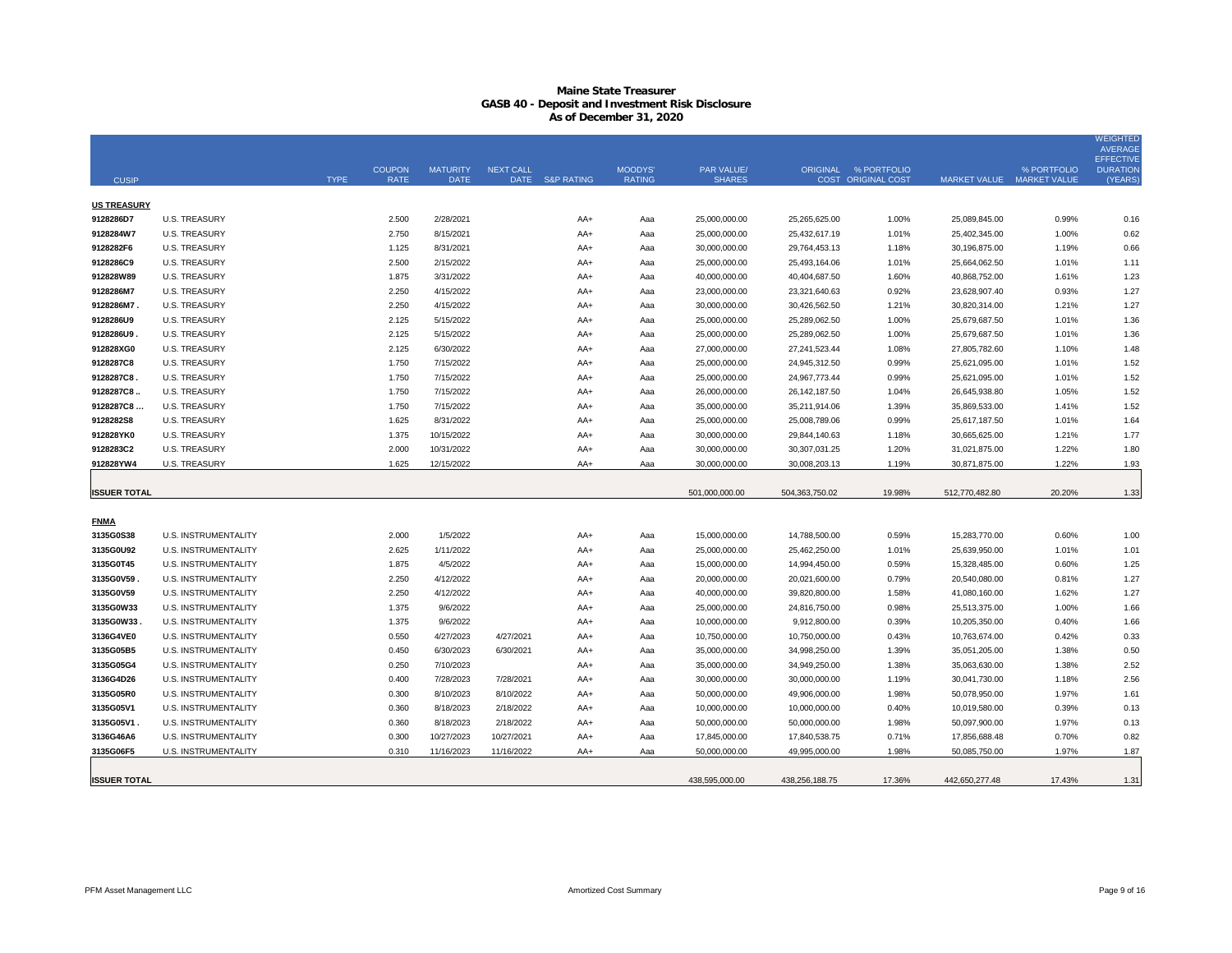|                                |                             |             |               |                 |                  |                 |                |                |                |                           |                           |             | <b>WEIGHTED</b><br><b>AVERAGE</b>   |
|--------------------------------|-----------------------------|-------------|---------------|-----------------|------------------|-----------------|----------------|----------------|----------------|---------------------------|---------------------------|-------------|-------------------------------------|
|                                |                             |             | <b>COUPON</b> | <b>MATURITY</b> | <b>NEXT CALL</b> |                 | <b>MOODYS'</b> | PAR VALUE/     |                | ORIGINAL % PORTFOLIO      |                           | % PORTFOLIO | <b>EFFECTIVE</b><br><b>DURATION</b> |
| <b>CUSIP</b>                   |                             | <b>TYPE</b> | <b>RATE</b>   | <b>DATE</b>     |                  | DATE S&P RATING | <b>RATING</b>  | <b>SHARES</b>  |                | <b>COST ORIGINAL COST</b> | MARKET VALUE MARKET VALUE |             | (YEARS)                             |
|                                |                             |             |               |                 |                  |                 |                |                |                |                           |                           |             |                                     |
| <b>FHLMC</b>                   |                             |             |               |                 |                  |                 |                |                |                |                           |                           |             |                                     |
| 3134GV5J3                      | <b>U.S. INSTRUMENTALITY</b> |             | 0.320         | 7/8/2022        | 1/8/2021         | $AA+$           | Aaa            | 35,000,000.00  | 35,003,500.00  | 1.39%                     | 35,000,700.00             | 1.38%       | 0.02                                |
| 3134GV6H6                      | U.S. INSTRUMENTALITY        |             | 0.320         | 10/20/2022      | 7/20/2021        | AA+             | Aaa            | 35,000,000.00  | 34,993,000.00  | 1.39%                     | 35,033,635.00             | 1.38%       | 0.55                                |
| 3134GV6H6.                     | U.S. INSTRUMENTALITY        |             | 0.320         | 10/20/2022      | 7/20/2021        | AA+             | Aaa            | 35,000,000.00  | 35,000,000.00  | 1.39%                     | 35,033,635.00             | 1.38%       | 0.55                                |
| 3137EAEQ8                      | U.S. INSTRUMENTALITY        |             | 0.375         | 4/20/2023       |                  | AA+             | Aaa            | 13,750,000.00  | 13,720,437.50  | 0.54%                     | 13,818,447.50             | 0.54%       | 2.30                                |
| 3137EAEV7                      | U.S. INSTRUMENTALITY        |             | 0.250         | 8/24/2023       |                  | AA+             | Aaa            | 17,500,000.00  | 17,506,300.00  | 0.69%                     | 17,528,752.50             | 0.69%       | 2.64                                |
| 3134GWTL0                      | U.S. INSTRUMENTALITY        |             | 0.300         | 9/28/2023       | 9/28/2021        | AA+             | Aaa            | 20,000,000.00  | 19,997,000.00  | 0.79%                     | 20,014,460.00             | 0.79%       | 0.74                                |
| 3134GWTL0                      | U.S. INSTRUMENTALITY        |             | 0.300         | 9/28/2023       | 9/28/2021        | AA+             | Aaa            | 50,000,000.00  | 49,992,500.00  | 1.98%                     | 50,036,150.00             | 1.97%       | 0.74                                |
| 3134GWZB5                      | <b>U.S. INSTRUMENTALITY</b> |             | 0.300         | 10/13/2023      | 10/13/2021       | AA+             | Aaa            | 48,800,000.00  | 48,785,360.00  | 1.93%                     | 48,831,476.00             | 1.92%       | 0.79                                |
| 3137EAEY1                      | U.S. INSTRUMENTALITY        |             | 0.125         | 10/16/2023      |                  | AA+             | Aaa            | 25,000,000.00  | 24,910,750.00  | 0.99%                     | 24,942,750.00             | 0.98%       | 2.79                                |
| 3137EAFA2                      | <b>U.S. INSTRUMENTALITY</b> |             | 0.250         | 12/4/2023       |                  | AA+             | Aaa            | 25,000,000.00  | 24,990,750.00  | 0.99%                     | 25,030,825.00             | 0.99%       | 2.92                                |
| <b>ISSUER TOTAL</b>            |                             |             |               |                 |                  |                 |                | 305,050,000.00 | 304,899,597.50 | 12.08%                    | 305,270,831.00            | 12.02%      | 1.15                                |
|                                |                             |             |               |                 |                  |                 |                |                |                |                           |                           |             |                                     |
| <b>TD BANK</b>                 |                             |             |               |                 |                  |                 |                |                |                |                           |                           |             |                                     |
|                                | CASH AND CASH EQUIVALENTS   |             |               | 1/1/2021        |                  |                 |                | 250,000,000.00 | 250,000,000.00 | 9.90%                     | 250,000,000.00            | 9.85%       | 0.00                                |
|                                |                             |             |               |                 |                  |                 |                |                |                |                           |                           |             |                                     |
| <b>ISSUER TOTAL</b>            |                             |             |               |                 |                  |                 |                | 250,000,000.00 | 250,000,000.00 | 9.90%                     | 250,000,000.00            | 9.85%       | 0.00                                |
|                                |                             |             |               |                 |                  |                 |                |                |                |                           |                           |             |                                     |
| <b>PFM FUNDS</b>               |                             |             |               |                 |                  |                 |                |                |                |                           |                           |             |                                     |
|                                | CASH AND CASH EQUIVALENTS   |             |               | 1/1/2021        |                  |                 |                | 200,000,000.00 | 200,000,000.00 | 7.92%                     | 200,000,000.00            | 7.88%       | 0.00                                |
|                                |                             |             |               |                 |                  |                 |                |                |                |                           |                           |             |                                     |
| <b>ISSUER TOTAL</b>            |                             |             |               |                 |                  |                 |                | 200,000,000.00 | 200,000,000.00 | 7.92%                     | 200,000,000.00            | 7.88%       | 0.00                                |
|                                |                             |             |               |                 |                  |                 |                |                |                |                           |                           |             |                                     |
| <b>U.S. BANK MMF</b>           |                             |             |               |                 |                  |                 |                |                |                |                           |                           |             |                                     |
|                                | CASH AND CASH EQUIVALENTS   |             |               | 1/1/2021        |                  |                 |                | 150,000,000.00 | 150,000,000.00 | 5.94%                     | 150,000,000.00            | 5.91%       | 0.00                                |
|                                |                             |             |               |                 |                  |                 |                |                |                |                           |                           |             |                                     |
| <b>ISSUER TOTAL</b>            |                             |             |               |                 |                  |                 |                | 150,000,000.00 | 150,000,000.00 | 5.94%                     | 150,000,000.00            | 5.91%       | 0.00                                |
|                                |                             |             |               |                 |                  |                 |                |                |                |                           |                           |             |                                     |
| <b>FIDELITY GOVERNMENT MMF</b> |                             |             |               |                 |                  |                 |                |                |                |                           |                           |             |                                     |
|                                | CASH AND CASH EQUIVALENTS   |             |               | 1/1/2021        |                  | AAA             | AAA            | 121,000,000.00 | 121,000,000.00 | 4.79%                     | 121,000,000.00            | 4.77%       | 0.00                                |
|                                |                             |             |               |                 |                  |                 |                |                |                |                           |                           |             |                                     |
| <b>ISSUER TOTAL</b>            |                             |             |               |                 |                  |                 |                | 121,000,000.00 | 121,000,000.00 | 4.79%                     | 121,000,000.00            | 4.77%       | 0.00                                |
|                                |                             |             |               |                 |                  |                 |                |                |                |                           |                           |             |                                     |
| <b>CITIZENS BANK</b>           |                             |             |               |                 |                  |                 |                |                |                |                           |                           |             |                                     |
|                                | CASH AND CASH EQUIVALENTS   |             |               | 1/1/2021        |                  |                 |                | 100,000,000.00 | 100,000,000.00 | 3.96%                     | 100,000,000.00            | 3.94%       | 0.00                                |
| <b>ISSUER TOTAL</b>            |                             |             |               |                 |                  |                 |                | 100,000,000.00 |                | 3.96%                     | 100,000,000.00            | 3.94%       |                                     |
|                                |                             |             |               |                 |                  |                 |                |                | 100,000,000.00 |                           |                           |             | 0.00                                |
| <b>BAR HARBOR</b>              |                             |             |               |                 |                  |                 |                |                |                |                           |                           |             |                                     |
|                                | CASH AND CASH EQUIVALENTS   |             |               | 1/1/2021        |                  |                 |                | 49,000,000.00  | 49,000,000.00  | 1.94%                     | 49,000,000.00             | 1.93%       | 0.00                                |
|                                | CERTIFICATES OF DEPOSIT     |             | 2.330         | 6/12/2021       |                  | <b>NR</b>       | <b>NR</b>      | 50,000,000.00  | 50,000,000.00  | 1.98%                     | 50,000,000.00             | 1.97%       | 0.46                                |
|                                |                             |             |               |                 |                  |                 |                |                |                |                           |                           |             |                                     |
| <b>ISSUER TOTAL</b>            |                             |             |               |                 |                  |                 |                | 99,000,000.00  | 99.000.000.00  | 3.92%                     | 99.000.000.00             | 3.90%       | 0.23                                |
|                                |                             |             |               |                 |                  |                 |                |                |                |                           |                           |             |                                     |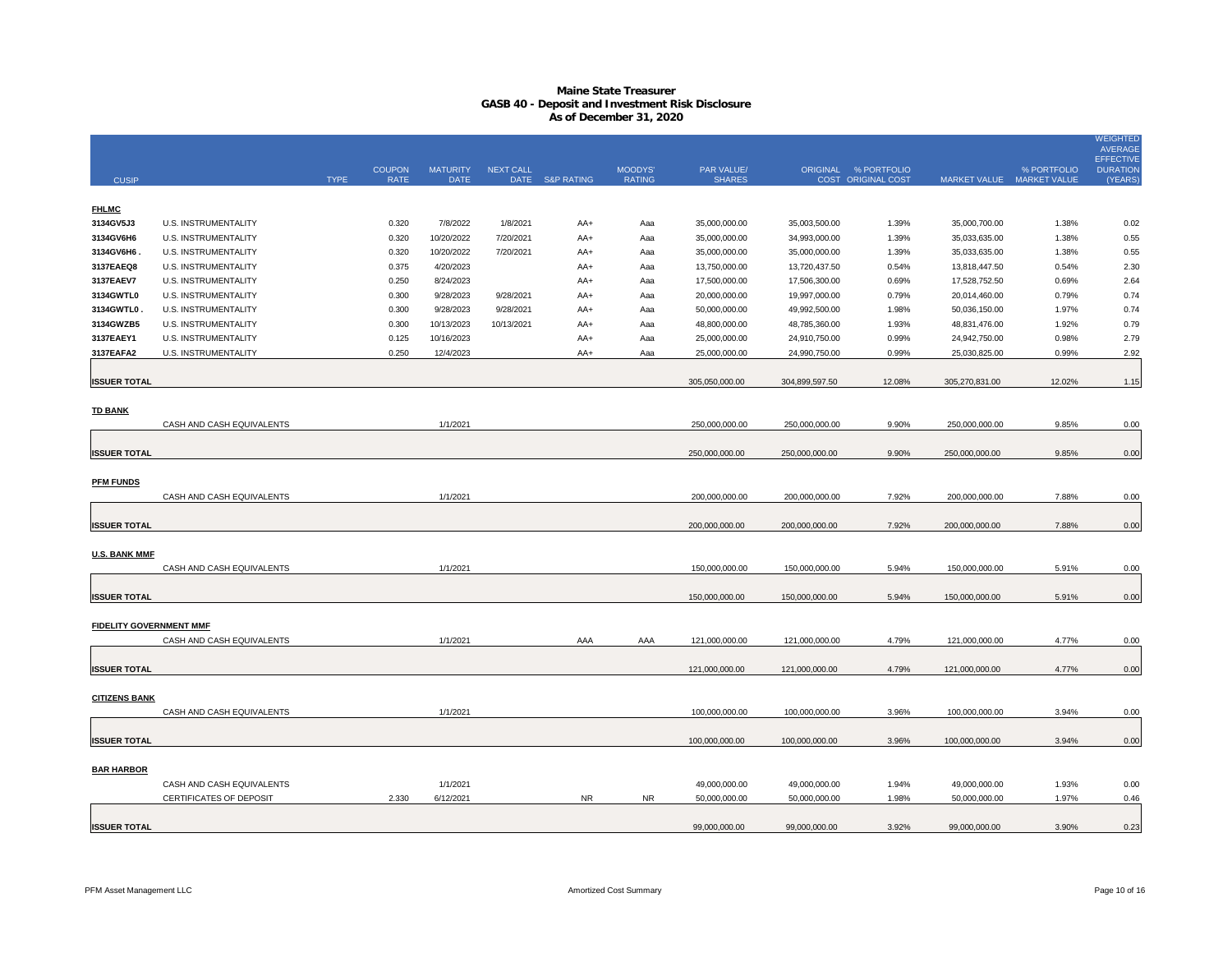|                              |                           |             | <b>COUPON</b> | <b>MATURITY</b> | <b>NEXT CALL</b> |                 | <b>MOODYS'</b> | PAR VALUE/    |               | ORIGINAL % PORTFOLIO |                           | % PORTFOLIO | <b>WEIGHTED</b><br><b>AVERAGE</b><br><b>EFFECTIVE</b><br><b>DURATION</b> |
|------------------------------|---------------------------|-------------|---------------|-----------------|------------------|-----------------|----------------|---------------|---------------|----------------------|---------------------------|-------------|--------------------------------------------------------------------------|
| <b>CUSIP</b>                 |                           | <b>TYPE</b> | <b>RATE</b>   | <b>DATE</b>     |                  | DATE S&P RATING | <b>RATING</b>  | <b>SHARES</b> |               | COST ORIGINAL COST   | MARKET VALUE MARKET VALUE |             | (YEARS)                                                                  |
|                              |                           |             |               |                 |                  |                 |                |               |               |                      |                           |             |                                                                          |
| PEOPLE'S UNITED BANK         |                           |             |               |                 |                  |                 |                |               |               |                      |                           |             |                                                                          |
|                              | CERTIFICATES OF DEPOSIT   |             | 2.550         | 4/18/2021       |                  | <b>NR</b>       | NR             | 15,000,000.00 | 15,000,000.00 | 0.59%                | 15,000,000.00             | 0.59%       | 0.31                                                                     |
|                              | CERTIFICATES OF DEPOSIT   |             | 2.550         | 4/22/2021       |                  | <b>NR</b>       | <b>NR</b>      | 25,000,000.00 | 25,000,000.00 | 0.99%                | 25,000,000.00             | 0.98%       | 0.32                                                                     |
|                              | CERTIFICATES OF DEPOSIT   |             | 1.650         | 1/17/2022       |                  | <b>NR</b>       | <b>NR</b>      | 40,000,000.00 | 40,000,000.00 | 1.58%                | 40,000,000.00             | 1.58%       | 1.06                                                                     |
|                              |                           |             |               |                 |                  |                 |                |               |               |                      |                           |             |                                                                          |
| <b>ISSUER TOTAL</b>          |                           |             |               |                 |                  |                 |                | 80,000,000.00 | 80,000,000.00 | 3.17%                | 80,000,000.00             | 3.15%       | 0.69                                                                     |
|                              |                           |             |               |                 |                  |                 |                |               |               |                      |                           |             |                                                                          |
| <u>FHLB</u><br>3130AF5B9     | U.S. INSTRUMENTALITY      |             | 3.000         | 10/12/2021      |                  | AA+             | Aaa            | 10,000,000.00 | 10,103,100.00 | 0.40%                | 10,223,640.00             | 0.40%       | 0.78                                                                     |
| 313379Q69                    | U.S. INSTRUMENTALITY      |             | 2.125         | 6/10/2022       |                  | AA+             | Aaa            | 30,000,000.00 | 30,176,400.00 | 1.20%                | 30,854,580.00             | 1.22%       | 1.43                                                                     |
| 3130AJ7E3                    | U.S. INSTRUMENTALITY      |             | 1.375         | 2/17/2023       |                  | AA+             | Aaa            | 25,000,000.00 | 25,660,750.00 | 1.02%                | 25,649,100.00             | 1.01%       | 2.10                                                                     |
|                              |                           |             |               |                 |                  |                 |                |               |               |                      |                           |             |                                                                          |
| <b>ISSUER TOTAL</b>          |                           |             |               |                 |                  |                 |                | 65,000,000.00 | 65,940,250.00 | 2.61%                | 66,727,320.00             | 2.63%       | 1.59                                                                     |
|                              |                           |             |               |                 |                  |                 |                |               |               |                      |                           |             |                                                                          |
| <b>CAMDEN NATIONAL</b>       |                           |             |               |                 |                  |                 |                |               |               |                      |                           |             |                                                                          |
|                              | CERTIFICATES OF DEPOSIT   |             | 1.750         | 1/17/2021       |                  | NR.             | <b>NR</b>      | 50,000,000.00 | 50,000,000.00 | 1.98%                | 50,000,000.00             | 1.97%       | 0.05                                                                     |
|                              |                           |             |               |                 |                  |                 |                |               |               |                      |                           |             |                                                                          |
| <b>ISSUER TOTAL</b>          |                           |             |               |                 |                  |                 |                | 50,000,000.00 | 50,000,000.00 | 1.98%                | 50,000,000.00             | 1.97%       | 0.05                                                                     |
|                              |                           |             |               |                 |                  |                 |                |               |               |                      |                           |             |                                                                          |
| <b>FIRST NATIONAL</b>        |                           |             |               |                 |                  |                 |                |               |               |                      |                           |             |                                                                          |
|                              | CASH AND CASH EQUIVALENTS |             |               | 1/1/2021        |                  |                 |                | 50,000,000.00 | 50,000,000.00 | 1.98%                | 50,000,000.00             | 1.97%       | 0.00                                                                     |
|                              |                           |             |               |                 |                  |                 |                |               |               |                      |                           |             |                                                                          |
| <b>ISSUER TOTAL</b>          |                           |             |               |                 |                  |                 |                | 50,000,000.00 | 50,000,000.00 | 1.98%                | 50,000,000.00             | 1.97%       | 0.00                                                                     |
| <b>ANDROSCOGGIN</b>          |                           |             |               |                 |                  |                 |                |               |               |                      |                           |             |                                                                          |
|                              | CASH AND CASH EQUIVALENTS |             |               | 1/1/2021        |                  |                 |                | 25,000,000.00 | 25,000,000.00 | 0.99%                | 25,000,000.00             | 0.98%       | 0.00                                                                     |
|                              |                           |             |               |                 |                  |                 |                |               |               |                      |                           |             |                                                                          |
| <b>ISSUER TOTAL</b>          |                           |             |               |                 |                  |                 |                | 25,000,000.00 | 25,000,000.00 | 0.99%                | 25,000,000.00             | 0.98%       | 0.00                                                                     |
|                              |                           |             |               |                 |                  |                 |                |               |               |                      |                           |             |                                                                          |
| <b>NORTHEAST BANK</b>        |                           |             |               |                 |                  |                 |                |               |               |                      |                           |             |                                                                          |
|                              | CASH AND CASH EQUIVALENTS |             |               | 1/1/2021        |                  |                 |                | 25,000,000.00 | 25,000,000.00 | 0.99%                | 25,000,000.00             | 0.98%       | 0.00                                                                     |
|                              |                           |             |               |                 |                  |                 |                |               |               |                      |                           |             |                                                                          |
| <b>ISSUER TOTAL</b>          |                           |             |               |                 |                  |                 |                | 25,000,000.00 | 25,000,000.00 | 0.99%                | 25,000,000.00             | 0.98%       | 0.00                                                                     |
|                              |                           |             |               |                 |                  |                 |                |               |               |                      |                           |             |                                                                          |
| <b>JOHNSON &amp; JOHNSON</b> |                           |             |               |                 |                  |                 |                |               |               |                      |                           |             |                                                                          |
| 478160CD4                    | CORPORATE                 |             | 2.250         | 3/3/2022        |                  | AAA             | Aaa            | 16,893,000.00 | 16,680,992.85 | 0.66%                | 17,251,858.00             | 0.68%       | 1.16                                                                     |
|                              |                           |             |               |                 |                  |                 |                |               |               |                      |                           |             |                                                                          |
| <b>ISSUER TOTAL</b>          |                           |             |               |                 |                  |                 |                | 16,893,000.00 | 16,680,992.85 | 0.66%                | 17,251,858.00             | 0.68%       | 1.16                                                                     |
|                              |                           |             |               |                 |                  |                 |                |               |               |                      |                           |             |                                                                          |
| <b>BANGOR SAVINGS</b>        | CERTIFICATES OF DEPOSIT   |             | 2.700         | 4/8/2021        |                  | NR              | NR.            | 15,000,000,00 | 15,000,000.00 | 0.59%                | 15.000.000.00             | 0.59%       | 0.28                                                                     |
|                              |                           |             |               |                 |                  |                 |                |               |               |                      |                           |             |                                                                          |
| <b>ISSUER TOTAL</b>          |                           |             |               |                 |                  |                 |                | 15,000,000.00 | 15,000,000.00 | 0.59%                | 15,000,000.00             | 0.59%       | 0.28                                                                     |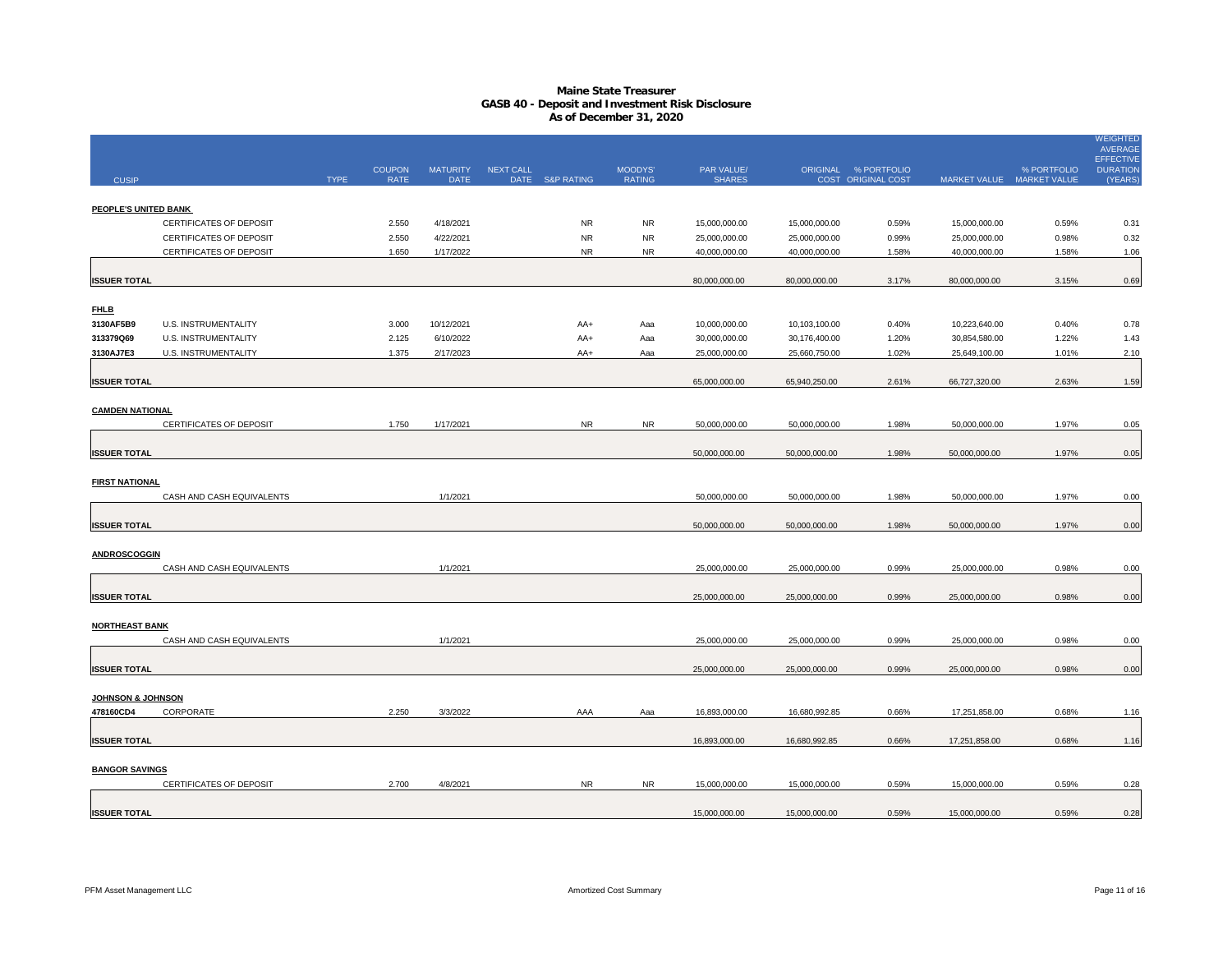| <b>CUSIP</b>                  |                           | <b>TYPE</b> | <b>COUPON</b><br>RATE | <b>MATURITY</b><br><b>DATE</b> | <b>NEXT CALL</b> | DATE S&P RATING | <b>MOODYS'</b><br><b>RATING</b> | PAR VALUE/<br><b>SHARES</b> |                  | ORIGINAL % PORTFOLIO<br>COST ORIGINAL COST | <b>MARKET VALUE</b> | % PORTFOLIO<br><b>MARKET VALUE</b> | <b>WEIGHTED</b><br><b>AVERAGE</b><br><b>EFFECTIVE</b><br><b>DURATION</b><br>(YEARS) |
|-------------------------------|---------------------------|-------------|-----------------------|--------------------------------|------------------|-----------------|---------------------------------|-----------------------------|------------------|--------------------------------------------|---------------------|------------------------------------|-------------------------------------------------------------------------------------|
| <b>BATH SAVINGS</b>           |                           |             |                       |                                |                  |                 |                                 |                             |                  |                                            |                     |                                    |                                                                                     |
|                               | CASH AND CASH EQUIVALENTS |             |                       | 1/1/2021                       |                  |                 |                                 | 14,000,000.00               | 14,000,000.00    | 0.55%                                      | 14,000,000.00       | 0.55%                              | 0.00                                                                                |
| <b>ISSUER TOTAL</b>           |                           |             |                       |                                |                  |                 |                                 | 14,000,000.00               | 14,000,000.00    | 0.55%                                      | 14,000,000.00       | 0.55%                              | 0.00                                                                                |
| <b>MICROSOFT</b>              |                           |             |                       |                                |                  |                 |                                 |                             |                  |                                            |                     |                                    |                                                                                     |
| 594918BW3                     | CORPORATE                 |             | 2.400                 | 2/6/2022                       | 1/6/2022         | AAA             | Aaa                             | 10,000,000.00               | 10,156,600.00    | 0.40%                                      | 10,219,490.00       | 0.40%                              | 1.00                                                                                |
| <b>ISSUER TOTAL</b>           |                           |             |                       |                                |                  |                 |                                 | 10,000,000.00               | 10,156,600.00    | 0.40%                                      | 10,219,490.00       | 0.40%                              | 1.00                                                                                |
| <b>BIDDEFORD SAVINGS BANK</b> |                           |             |                       |                                |                  |                 |                                 |                             |                  |                                            |                     |                                    |                                                                                     |
|                               | CASH AND CASH EQUIVALENTS |             |                       | 1/1/2021                       |                  |                 |                                 | 5,000,000.00                | 5,000,000.00     | 0.20%                                      | 5,000,000.00        | 0.20%                              | 0.00                                                                                |
| <b>ISSUER TOTAL</b>           |                           |             |                       |                                |                  |                 |                                 | 5,000,000.00                | 5,000,000.00     | 0.20%                                      | 5,000,000.00        | 0.20%                              | 0.00                                                                                |
| <b>GRAND TOTAL</b>            |                           |             |                       |                                |                  |                 |                                 | 2,520,538,000.00            | 2,524,297,379.12 | 100.00%                                    | 2,538,890,259.28    | 100.00%                            |                                                                                     |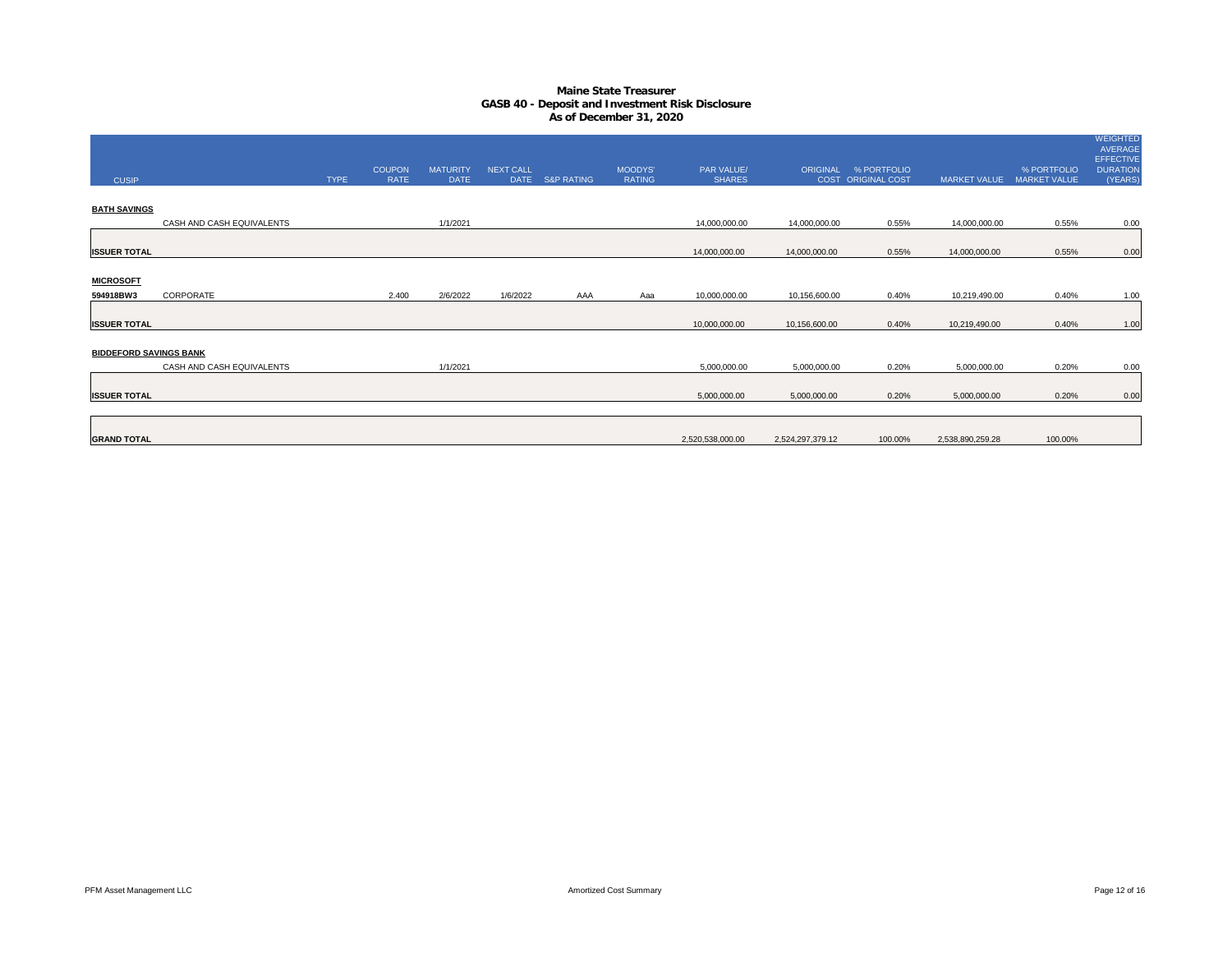#### **Maine State Treasurer Securities PurchasedDuring the Month Ended December 31, 2020**

|                             |                                  |             |               |                 |                  |                  |                  |                  | <b>ACCRUED</b>                      |              |
|-----------------------------|----------------------------------|-------------|---------------|-----------------|------------------|------------------|------------------|------------------|-------------------------------------|--------------|
| <b>CUSIP</b>                | <b>ISSUER</b>                    | <b>DATE</b> | <b>COUPON</b> | <b>MATURITY</b> | <b>CALL DATE</b> | PAR VALUE/SHARES | <b>UNIT COST</b> | <b>PRINCIPAL</b> | <b>INTEREST</b><br><b>PURCHASED</b> | <b>YIELD</b> |
| <b>CASH AND EQUIVALENTS</b> |                                  |             |               |                 |                  |                  |                  |                  |                                     |              |
|                             | FIDELITY GOVERNMENT MMF          | 12/2/2020   | 0.010V        |                 |                  | 10,000,000.00    | 100.00           | 10,000,000.00    | 0.00                                | 0.010V       |
|                             | FIDELITY GOVERNMENT MMF          | 12/11/2020  | 0.010V        |                 |                  | 78,000,000.00    | 100.00           | 78,000,000.00    | 0.00                                | 0.010V       |
|                             | FIDELITY GOVERNMENT MMF          | 12/14/2020  | 0.010V        |                 |                  | 6,000,000.00     | 100.00           | 6,000,000.00     | 0.00                                | 0.010V       |
|                             | FIDELITY GOVERNMENT MMF          | 12/15/2020  | 0.010V        |                 |                  | 68,000,000.00    | 100.00           | 68,000,000.00    | 0.00                                | 0.010 V      |
|                             | FIDELITY GOVERNMENT MMF          | 12/18/2020  | 0.010V        |                 |                  | 18,000,000.00    | 100.00           | 18,000,000.00    | 0.00                                | 0.010V       |
|                             | FIDELITY GOVERNMENT MMF          | 12/24/2020  | 0.010V        |                 |                  | 26,000,000.00    | 100.00           | 26,000,000.00    | 0.00                                | 0.010V       |
|                             | FIDELITY GOVERNMENT MMF          | 12/28/2020  | 0.010V        |                 |                  | 6,000,000.00     | 100.00           | 6,000,000.00     | 0.00                                | 0.010V       |
|                             | FIDELITY GOVERNMENT MMF          | 12/31/2020  | 0.010V        |                 |                  | 28,000,000.00    | 100.00           | 28,000,000.00    | 0.00                                | 0.010V       |
|                             |                                  |             |               |                 |                  |                  |                  |                  |                                     |              |
| <b>TOTAL:</b>               |                                  |             |               |                 |                  | 240,000,000.00   |                  | 240.000.000.00   | 0.00                                |              |
|                             | <b>FEDERAL AGENCY SECURITIES</b> |             |               |                 |                  |                  |                  |                  |                                     |              |
| 3130AJ7E3                   | <b>FHLB</b>                      | 12/4/2020   | 1.375         | 2/17/2023       |                  | 25,000,000.00    | 102.643          | 25,660,750.00    | 102,170.14                          | 0.17         |
| 3135G06F5                   | <b>FNMA</b>                      | 12/4/2020   | 0.310         | 11/16/2023      | 11/16/2022       | 50,000,000.00    | 99.990           | 49,995,000.00    | 7,750.00                            | 0.31         |
| 3137EAFA2                   | <b>FHLMC</b>                     | 12/7/2020   | 0.250         | 12/4/2023       |                  | 25,000,000.00    | 99.963           | 24,990,750.00    | 520.83                              | 0.26         |
|                             |                                  |             |               |                 |                  |                  |                  |                  |                                     |              |
| <b>TOTAL:</b>               |                                  |             |               |                 |                  | 100,000,000.00   |                  | 100,646,500.00   | 110,440.97                          |              |
|                             |                                  |             |               |                 |                  |                  |                  |                  |                                     |              |
| <b>GRAND TOTAL:</b>         |                                  |             |               |                 |                  | 340,000,000.00   |                  | 340,646,500.00   | 110,440.97                          |              |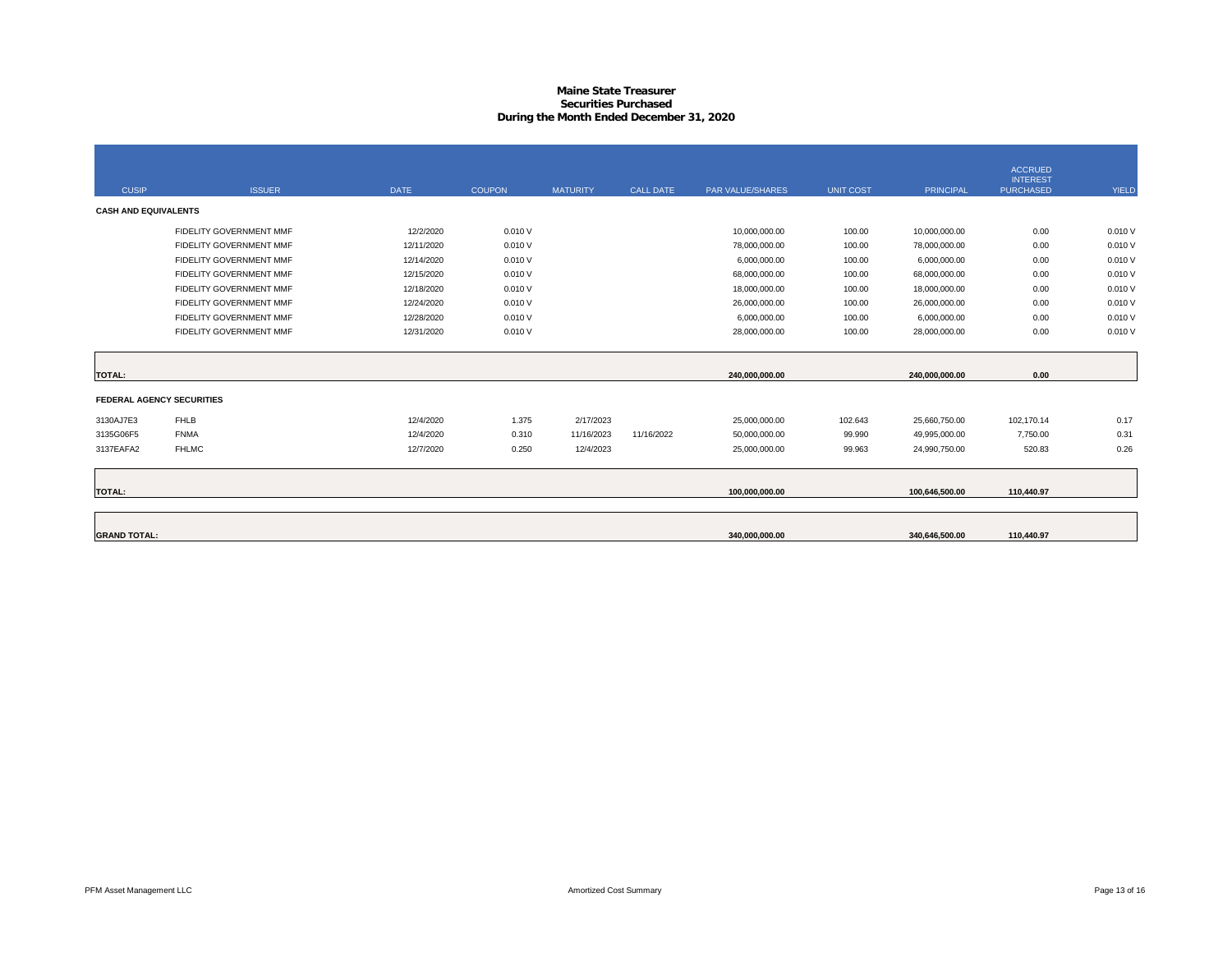#### **Maine State Treasurer Securities Sold and MaturedDuring the Month Ended December 31, 2020**

|                        |                             |             | <b>MATURITY/</b> |                         |                      | <b>AMORTIZED COST AT</b><br><b>SALE OR MATURITY</b> |              | <b>MARKET VALUE AT</b><br>SALE / SALE OR MATURITY /<br>ACCRETION / MATURITY CHANGE IN MARKET REALIZED GAIN |        | <b>ACCRUED</b><br><b>INTEREST</b> | <b>INTEREST</b> | <b>INTEREST</b> |              |
|------------------------|-----------------------------|-------------|------------------|-------------------------|----------------------|-----------------------------------------------------|--------------|------------------------------------------------------------------------------------------------------------|--------|-----------------------------------|-----------------|-----------------|--------------|
| <b>CUSIP</b>           | <b>ISSUER</b>               | <b>DATE</b> | COUPON CALL DATE | <b>PAR VALUE/SHARES</b> | <b>ORIGINAL COST</b> | (AMORT)                                             | <b>PRICE</b> | <b>VALUE</b>                                                                                               | (LOSS) | <b>SOLD</b>                       | <b>RECEIVED</b> | EARNED          | <b>YIELD</b> |
|                        | <b>CASH AND EQUIVALENTS</b> |             |                  |                         |                      |                                                     |              |                                                                                                            |        |                                   |                 |                 |              |
|                        | FIDELITY GOVERNMENT MMF     | 12/1/2020   | 0.010V           | 21,000,000.00           | 21,000,000.00        | 21,000,000.00                                       | 100.00       | 21,000,000.00                                                                                              | 0.00   | 0.00                              | 0.00            | 0.00            | 0.010 V      |
|                        |                             |             |                  |                         |                      | 0.00                                                |              | 0.00                                                                                                       |        |                                   |                 |                 |              |
|                        | FIDELITY GOVERNMENT MMF     | 12/3/2020   | 0.010V           | 35,000,000.00           | 35,000,000.00        | 35,000,000.00                                       | 100.00       | 35,000,000.00                                                                                              | 0.00   | 0.00                              | 0.00            | 0.00            | 0.010V       |
|                        |                             |             |                  |                         |                      | 0.00                                                |              | 0.00                                                                                                       |        |                                   |                 |                 |              |
|                        | FIDELITY GOVERNMENT MMF     | 12/4/2020   | 0.010V           | 31,000,000.00           | 31,000,000.00        | 31,000,000.00                                       | 100.00       | 31,000,000.00                                                                                              | 0.00   | 0.00                              | 0.00            | 0.00            | 0.010V       |
|                        |                             |             |                  |                         |                      | 0.00                                                |              | 0.00                                                                                                       |        |                                   |                 |                 |              |
|                        | FIDELITY GOVERNMENT MMF     | 12/7/2020   | 0.010V           | 55,000,000.00           | 55,000,000.00        | 55,000,000.00                                       | 100.00       | 55,000,000.00                                                                                              | 0.00   | 0.00                              | 0.00            | 0.00            | 0.010V       |
|                        |                             |             |                  |                         |                      | 0.00                                                |              | 0.00                                                                                                       |        |                                   |                 |                 |              |
|                        | FIDELITY GOVERNMENT MMF     | 12/8/2020   | 0.010V           | 4,000,000.00            | 4,000,000.00         | 4,000,000.00                                        | 100.00       | 4,000,000.00                                                                                               | 0.00   | 0.00                              | 0.00            | 0.00            | 0.010 V      |
|                        |                             |             |                  |                         |                      | 0.00                                                |              | 0.00                                                                                                       |        |                                   |                 |                 |              |
|                        | FIDELITY GOVERNMENT MMF     | 12/10/2020  | 0.010V           | 123.000.000.00          | 123,000,000.00       | 123,000,000.00                                      | 100.00       | 123,000,000.00                                                                                             | 0.00   | 0.00                              | 0.00            | 0.00            | 0.010V       |
|                        |                             |             |                  |                         |                      | 0.00                                                |              | 0.00                                                                                                       |        |                                   |                 |                 |              |
|                        | FIDELITY GOVERNMENT MMF     | 12/16/2020  | 0.010V           | 38,000,000.00           | 38,000,000.00        | 38,000,000.00                                       | 100.00       | 38,000,000.00                                                                                              | 0.00   | 0.00                              | 0.00            | 0.00            | 0.010V       |
|                        |                             |             |                  |                         |                      | 0.00                                                |              | 0.00                                                                                                       |        |                                   |                 |                 |              |
|                        | FIDELITY GOVERNMENT MMF     | 12/17/2020  | 0.010V           | 38,000,000.00           | 38,000,000.00        | 38,000,000.00                                       | 100.00       | 38,000,000.00                                                                                              | 0.00   | 0.00                              | 0.00            | 0.00            | 0.010 V      |
|                        | FIDELITY GOVERNMENT MMF     | 12/21/2020  |                  |                         |                      | 0.00                                                |              | 0.00                                                                                                       |        |                                   |                 |                 | 0.010V       |
|                        |                             |             | 0.010V           | 51,000,000.00           | 51,000,000.00        | 51,000,000.00<br>0.00                               | 100.00       | 51,000,000.00<br>0.00                                                                                      | 0.00   | 0.00                              | 0.00            | 0.00            |              |
|                        | FIDELITY GOVERNMENT MMF     | 12/22/2020  | 0.010V           | 50,000,000.00           | 50,000,000.00        | 50,000,000.00                                       | 100.00       | 50,000,000.00                                                                                              | 0.00   | 0.00                              | 0.00            | 0.00            | 0.010 V      |
|                        |                             |             |                  |                         |                      | 0.00                                                |              | 0.00                                                                                                       |        |                                   |                 |                 |              |
|                        | FIDELITY GOVERNMENT MMF     | 12/23/2020  | 0.010V           | 63,000,000.00           | 63,000,000.00        | 63,000,000.00                                       | 100.00       | 63,000,000.00                                                                                              | 0.00   | 0.00                              | 0.00            | 0.00            | 0.010V       |
|                        |                             |             |                  |                         |                      | 0.00                                                |              | 0.00                                                                                                       |        |                                   |                 |                 |              |
|                        | FIDELITY GOVERNMENT MMF     | 12/29/2020  | 0.010V           | 9,000,000.00            | 9,000,000.00         | 9,000,000.00                                        | 100.00       | 9,000,000.00                                                                                               | 0.00   | 0.00                              | 0.00            | 0.00            | 0.010V       |
|                        |                             |             |                  |                         |                      | 0.00                                                |              | 0.00                                                                                                       |        |                                   |                 |                 |              |
|                        | FIDELITY GOVERNMENT MMF     | 12/30/2020  | 0.010V           | 13,000,000.00           | 13,000,000.00        | 13,000,000.00                                       | 100.00       | 13,000,000.00                                                                                              | 0.00   | 0.00                              | 0.00            | 0.00            | 0.010 V      |
|                        |                             |             |                  |                         |                      | 0.00                                                |              | 0.00                                                                                                       |        |                                   |                 |                 |              |
|                        |                             |             |                  | 531,000,000.00          | 531,000,000.00       | 531,000,000.00                                      |              | 531,000,000.00                                                                                             | 0.00   | 0.00                              | 0.00            | 0.00            |              |
| <b>TOTAL:</b>          |                             |             |                  |                         |                      | 0.00                                                |              | 0.00                                                                                                       |        |                                   |                 |                 |              |
|                        |                             |             |                  |                         |                      |                                                     |              |                                                                                                            |        |                                   |                 |                 |              |
| <b>U.S. TREASURIES</b> |                             |             |                  |                         |                      |                                                     |              |                                                                                                            |        |                                   |                 |                 |              |
|                        |                             |             |                  |                         |                      |                                                     |              |                                                                                                            |        |                                   |                 |                 |              |
| 912796TY5              | <b>US TREASURY</b>          | 12/31/2020  | 0.000 12/31/2020 | 50,000,000.00           | 49,967,333.33        | 50,000,000.00                                       | 100.00       | 50,000,000.00                                                                                              | 0.00   | 0.00                              | 0.00            | 0.00            |              |
|                        |                             |             |                  |                         |                      |                                                     |              |                                                                                                            |        |                                   |                 |                 |              |
|                        |                             |             |                  |                         |                      | 5,833.33                                            |              | 3,335.00                                                                                                   |        |                                   |                 |                 |              |
|                        | 912796TY5. US TREASURY      | 12/31/2020  | 0.000 12/31/2020 | 50,000,000.00           | 49,967,333.33        | 50,000,000.00                                       | 100.00       | 50,000,000.00                                                                                              | 0.00   | 0.00                              | 0.00            | 0.00            |              |
|                        |                             |             |                  |                         |                      | 5,833.33                                            |              | 3,335.00                                                                                                   |        |                                   |                 |                 |              |
|                        |                             |             |                  | 100,000,000.00          | 99,934,666.66        | 100,000,000.00                                      |              | 100,000,000.00                                                                                             | 0.00   | 0.00                              | 0.00            | 0.00            |              |
| <b>TOTAL:</b>          |                             |             |                  |                         |                      | 11,666.66                                           |              | 6,670.00                                                                                                   |        |                                   |                 |                 |              |
|                        |                             |             | \$               | 631,000,000.00          | 630,934,666.66       | 631,000,000.00                                      |              | 631,000,000.00                                                                                             | 0.00   | 0.00                              | 0.00            | 0.00            |              |
| <b>GRAND TOTAL:</b>    |                             |             |                  |                         |                      | 11,666.66                                           |              | 6,670.00                                                                                                   |        |                                   |                 |                 |              |
|                        |                             |             |                  |                         |                      |                                                     |              |                                                                                                            |        |                                   |                 |                 |              |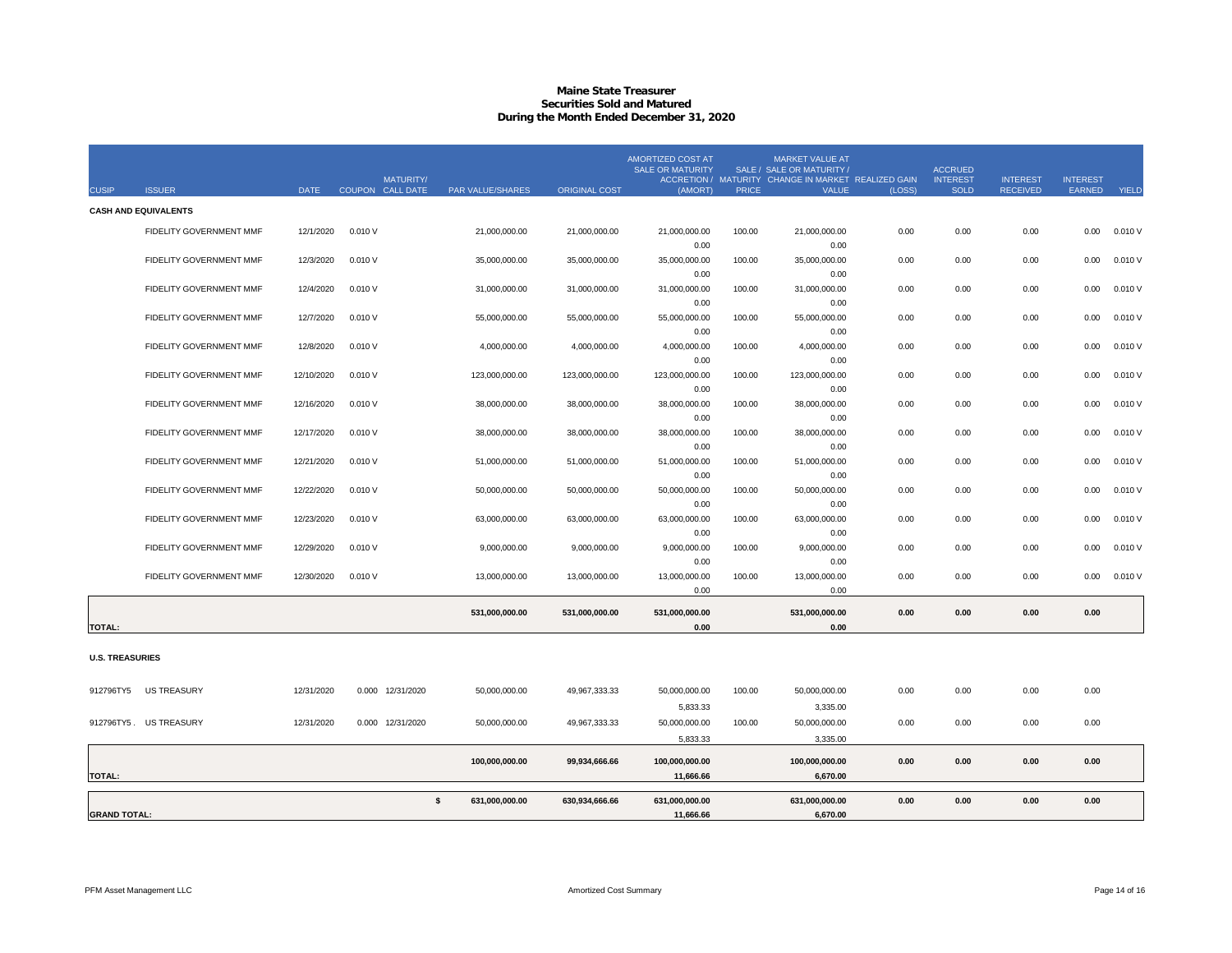# **Maine State TreasurerTransaction Report For the Month Ended December 31, 2020**

| <b>DATE</b> | <b>CUSIP</b> | <b>TRANSACTION</b> | <b>SECURITY TYPE</b> | <b>DESCRIPTION</b>             | <b>MATURITY</b> | <b>PAR VALUE/SHARES</b> | <b>PRINCIPAL</b> | <b>INTEREST</b> | <b>TRANSACTION TOTAL</b> | <b>BALANCE</b>    |
|-------------|--------------|--------------------|----------------------|--------------------------------|-----------------|-------------------------|------------------|-----------------|--------------------------|-------------------|
|             |              |                    |                      |                                |                 |                         |                  |                 |                          |                   |
| 12/1/2020   |              | <b>INTEREST</b>    | CASH EQUIV           | FIDELITY GOVERNMENT MMF        |                 | 0.00                    | 0.00             | 6,299.15        | 6,299.15                 | 6,299.15          |
|             |              | SELL               | <b>CASH EQUIV</b>    | FIDELITY GOVERNMENT MMF        |                 | 21,000,000.00           | 21,000,000.00    | 0.00            | 21,000,000.00            | 21.006.299.15     |
|             |              | <b>INTEREST</b>    | CASH EQUIV           | PFM FUNDS                      |                 | 0.00                    | 0.00             | 5,176.84        | 5,176.84                 | 21,011,475.99     |
|             |              | <b>INTEREST</b>    | CASH EQUIV           | ANDROSCOGGIN                   |                 | 0.00                    | 0.00             | 636.99          | 636.99                   | 21,012,112.98     |
|             |              | <b>INTEREST</b>    | <b>CASH EQUIV</b>    | <b>BANGOR SAVINGS</b>          |                 | 0.00                    | 0.00             | 928.96          | 928.96                   | 21,013,041.94     |
|             |              | <b>INTEREST</b>    | CASH EQUIV           | <b>BATH SAVINGS</b>            |                 | 0.00                    | 0.00             | 832.33          | 832.33                   | 21,013,874.27     |
|             |              | <b>INTEREST</b>    | <b>CASH EQUIV</b>    | <b>BAR HARBOR</b>              |                 | 0.00                    | 0.00             | 4,016.40        | 4,016.40                 | 21,017,890.67     |
|             |              | <b>INTEREST</b>    | <b>CASH EQUIV</b>    | <b>BIDDEFORD SAVINGS BANK</b>  |                 | 0.00                    | 0.00             | 339.74          | 339.74                   | 21,018,230.41     |
|             |              | <b>INTEREST</b>    | <b>CASH EQUIV</b>    | <b>CITIZENS BANK</b>           |                 | 0.00                    | 0.00             | 5,737.51        | 5,737.51                 | 21,023,967.92     |
|             |              | <b>INTEREST</b>    | <b>CASH EQUIV</b>    | <b>FIRST NATIONAL</b>          |                 | 0.00                    | 0.00             | 2,049.18        | 2,049.18                 | 21.026.017.10     |
|             |              | <b>INTEREST</b>    | <b>CASH EQUIV</b>    | <b>NORTHEAST BANK</b>          |                 | 0.00                    | 0.00             | 2,054.80        | 2,054.80                 | 21,028,071.90     |
|             |              | <b>INTEREST</b>    | <b>CASH EQUIV</b>    | TD BANK                        |                 | 0.00                    | 0.00             | 14,344.32       | 14,344.32                | 21,042,416.22     |
|             |              | <b>INTEREST</b>    | <b>CASH EQUIV</b>    | U.S. BANK DDA                  |                 | 0.00                    | 0.00             | 5,670.00        | 5,670.00                 | 21,048,086.22     |
| 12/2/2020   |              | <b>BUY</b>         | <b>CASH EQUIV</b>    | FIDELITY GOVERNMENT MMF        |                 | 10,000,000.00           | 10,000,000.00    | 0.00            | (10,000,000.00)          | 11,048,086.22     |
| 12/3/2020   |              | SELL               | <b>CASH EQUIV</b>    | FIDELITY GOVERNMENT MMF        |                 | 35,000,000.00           | 35,000,000.00    | 0.00            | 35,000,000.00            | 46,048,086.22     |
| 12/4/2020   | 3130AJ7E3    | <b>BUY</b>         | <b>INSTR</b>         | <b>FHLB</b>                    | 2/17/2023       | 25,660,750.00           | 25,660,750.00    | 102,170.14      | (25,762,920.14)          | 20,285,166.08     |
|             | 3135G06F5    | <b>BUY</b>         | <b>INSTR</b>         | <b>FNMA</b>                    | 11/16/2023      | 49,995,000.00           | 49,995,000.00    | 7,750.00        | (50,002,750.00)          | (29, 717, 583.92) |
|             |              | SELL               | <b>CASH EQUIV</b>    | FIDELITY GOVERNMENT MMF        |                 | 31,000,000.00           | 31,000,000.00    | 0.00            | 31,000,000.00            | 1.282.416.08      |
| 12/7/2020   | 3137EAFA2    | <b>BUY</b>         | <b>INSTR</b>         | <b>FHLMC</b>                   | 12/4/2023       | 24,990,750.00           | 24,990,750.00    | 520.83          | (24,991,270.83)          | (23,708,854.75)   |
|             |              | SELL               | <b>CASH EQUIV</b>    | FIDELITY GOVERNMENT MMF        |                 | 55,000,000.00           | 55,000,000.00    | 0.00            | 55,000,000.00            | 31.291.145.25     |
| 12/8/2020   |              | SELL               | <b>CASH EQUIV</b>    | FIDELITY GOVERNMENT MMF        |                 | 4,000,000.00            | 4,000,000.00     | 0.00            | 4,000,000.00             | 35,291,145.25     |
| 12/10/2020  | 313379Q69    | <b>INTEREST</b>    | <b>INSTR</b>         | <b>FHLB</b>                    | 6/10/2022       | 0.00                    | 0.00             | 318,750.00      | 318,750.00               | 35,609,895.25     |
|             |              | SELL               | <b>CASH EQUIV</b>    | FIDELITY GOVERNMENT MMF        |                 | 123,000,000.00          | 123,000,000.00   | 0.00            | 123,000,000.00           | 158,609,895.25    |
| 12/11/2020  |              | <b>BUY</b>         | <b>CASH EQUIV</b>    | <b>FIDELITY GOVERNMENT MMF</b> |                 | 78,000,000.00           | 78,000,000.00    | 0.00            | (78,000,000.00)          | 80,609,895.25     |
| 12/14/2020  |              | <b>BUY</b>         | <b>CASH EQUIV</b>    | FIDELITY GOVERNMENT MMF        |                 | 6,000,000.00            | 6,000,000.00     | 0.00            | (6,000,000.00)           | 74,609,895.25     |
| 12/15/2020  |              | <b>BUY</b>         | <b>CASH EQUIV</b>    | FIDELITY GOVERNMENT MMF        |                 | 68,000,000.00           | 68,000,000.00    | 0.00            | (68,000,000.00)          | 6,609,895.25      |
|             | 912828YW4    | <b>INTEREST</b>    | <b>UST</b>           | <b>US TREASURY</b>             | 12/15/2022      | 0.00                    | 0.00             | 243,750.00      | 243,750.00               | 6.853.645.25      |
| 12/16/2020  |              | SELL               | <b>CASH EQUIV</b>    | FIDELITY GOVERNMENT MMF        |                 | 38,000,000.00           | 38,000,000.00    | 0.00            | 38,000,000,00            | 44.853.645.25     |
| 12/17/2020  |              | SELL               | <b>CASH EQUIV</b>    | FIDELITY GOVERNMENT MMF        |                 | 38,000,000.00           | 38,000,000.00    | 0.00            | 38,000,000.00            | 82,853,645.25     |
| 12/18/2020  |              | <b>BUY</b>         | <b>CASH EQUIV</b>    | FIDELITY GOVERNMENT MMF        |                 | 18,000,000.00           | 18,000,000.00    | 0.00            | (18,000,000.00)          | 64,853,645.25     |
| 12/21/2020  |              | SELL               | <b>CASH EQUIV</b>    | FIDELITY GOVERNMENT MMF        |                 | 51,000,000.00           | 51,000,000.00    | 0.00            | 51,000,000.00            | 115,853,645.25    |
| 12/22/2020  |              | SELL               | CASH EQUIV           | FIDELITY GOVERNMENT MMF        |                 | 50,000,000.00           | 50,000,000.00    | 0.00            | 50,000,000.00            | 165,853,645.25    |
| 12/23/2020  |              | SELL               | CASH EQUIV           | FIDELITY GOVERNMENT MMF        |                 | 63,000,000.00           | 63,000,000.00    | 0.00            | 63,000,000.00            | 228,853,645.25    |
| 12/24/2020  |              | <b>BUY</b>         | <b>CASH EQUIV</b>    | FIDELITY GOVERNMENT MMF        |                 | 26,000,000.00           | 26,000,000.00    | 0.00            | (26,000,000.00)          | 202,853,645.25    |
| 12/28/2020  |              | <b>BUY</b>         | CASH EQUIV           | FIDELITY GOVERNMENT MMF        |                 | 6,000,000.00            | 6,000,000.00     | 0.00            | (6,000,000.00)           | 196,853,645.25    |
| 12/29/2020  |              | SELL               | <b>CASH EQUIV</b>    | <b>FIDELITY GOVERNMENT MMF</b> |                 | 9,000,000.00            | 9,000,000.00     | 0.00            | 9,000,000.00             | 205.853.645.25    |
| 12/30/2020  | 3135G05B5    | <b>INTEREST</b>    | <b>INSTR</b>         | <b>FNMA</b>                    | 6/30/2023       | 0.00                    | 0.00             | 78,750.00       | 78,750.00                | 205.932.395.25    |
|             |              | SELL               | CASH EQUIV           | FIDELITY GOVERNMENT MMF        |                 | 13,000,000.00           | 13,000,000.00    | 0.00            | 13,000,000.00            | 218,932,395.25    |
| 12/31/2020  |              | <b>BUY</b>         | <b>CASH EQUIV</b>    | FIDELITY GOVERNMENT MMF        |                 | 28,000,000.00           | 28,000,000.00    | 0.00            | (28,000,000.00)          | 190,932,395.25    |
|             | 912796TY5    | <b>MATURITY</b>    | <b>UST</b>           | <b>US TREASURY</b>             | 12/31/2020      | 50,000,000.00           | 50,000,000.00    | 0.00            | 50,000,000.00            | 240,932,395.25    |
|             | 912796TY5    | MATURITY           | <b>UST</b>           | <b>US TREASURY</b>             | 12/31/2020      | 50,000,000.00           | 50,000,000.00    | 0.00            | 50,000,000.00            | 290,932,395.25    |
|             | 912828XG0    | <b>INTEREST</b>    | <b>UST</b>           | <b>US TREASURY</b>             | 6/30/2022       | 0.00                    | 0.00             | 286,875.00      | 286,875.00               | 291.219.270.25    |
|             |              | <b>INTEREST</b>    | <b>CASH EQUIV</b>    | <b>MISC INCOME</b>             |                 | 0.00                    | 0.00             | 1.85            | 1.85                     | 291.219.272.10    |
|             |              |                    |                      |                                |                 |                         |                  |                 |                          |                   |

#### **Net Contributions**

**Net Withdrawals**

**291,219,272.10**

**-**